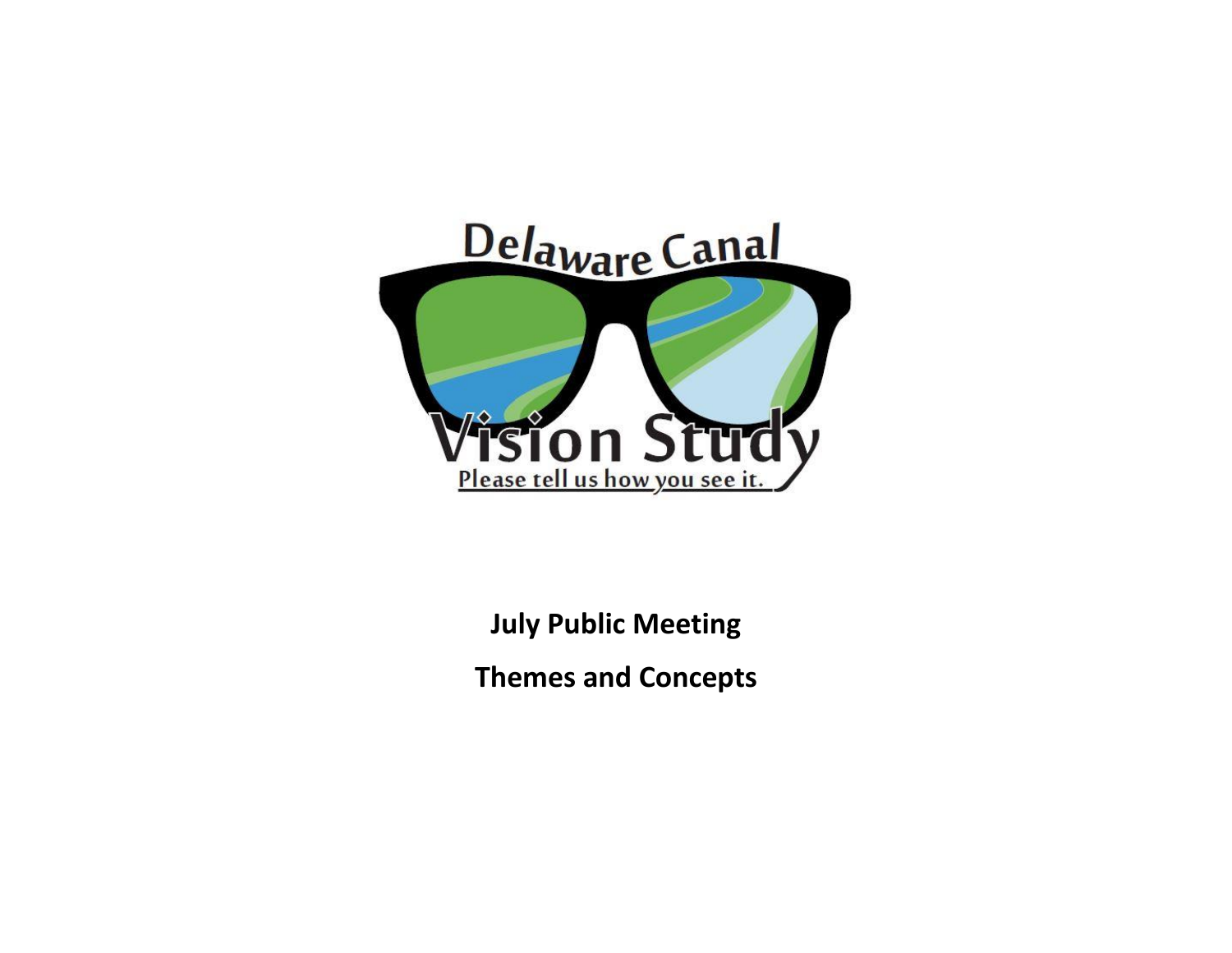| <b>Concepts</b>          |                                                                   |                                                                                                                                                                |                                                                        | <b>Meetings</b>                                         |                                                                               |                                                                                    |
|--------------------------|-------------------------------------------------------------------|----------------------------------------------------------------------------------------------------------------------------------------------------------------|------------------------------------------------------------------------|---------------------------------------------------------|-------------------------------------------------------------------------------|------------------------------------------------------------------------------------|
|                          | Tuesday (7/14)                                                    |                                                                                                                                                                | Wednesday (7/15)                                                       |                                                         | Friday (7/16)                                                                 |                                                                                    |
|                          | Open House                                                        | <b>Break Out</b>                                                                                                                                               | Open House                                                             | <b>Break Out</b>                                        | Open House                                                                    | <b>Break Out</b>                                                                   |
| Water                    |                                                                   |                                                                                                                                                                |                                                                        |                                                         |                                                                               |                                                                                    |
| Environmental            |                                                                   |                                                                                                                                                                |                                                                        |                                                         |                                                                               |                                                                                    |
|                          | <b>Businesses using canal to</b><br>release used water            | Water in the canal is<br>everything- water is<br>positive lack of water is<br>negative                                                                         | Important to have water<br>flowing in canal to avoid<br>stagnant pools | Water is part of the<br>structure                       | Become a stormwater system-<br>no riparian buffer (over<br>mowing), need BMPs | In flow from local streams                                                         |
|                          |                                                                   | Prohibit point source<br>discharge to canal<br>Test water in canal                                                                                             | Watered canal supports<br>wildlife and bird life                       |                                                         | H2O important for<br>wildlife/plants<br>H2O creates micro-climates            | F&BC-trout, catfish, pike, carp<br>Adjacent wetlands habitat<br>Stormwater control |
| Energy                   |                                                                   |                                                                                                                                                                |                                                                        |                                                         |                                                                               |                                                                                    |
|                          | 2-3 A screws to fully water<br>canal                              |                                                                                                                                                                | Water played a big role in a<br>all the mills through the<br>region    | Hydropower<br>Power source alternative-                 | auxiliary pumps- use lake for<br>water source                                 |                                                                                    |
|                          |                                                                   |                                                                                                                                                                |                                                                        | hydropower, low impact                                  |                                                                               |                                                                                    |
| <b>Water Access</b>      |                                                                   |                                                                                                                                                                |                                                                        |                                                         |                                                                               |                                                                                    |
|                          |                                                                   | Lack of public<br>access/transport to the<br>trail<br>No river access<br>Hard to find easy boat<br>access<br>River flooding affects well<br>water and aquifers |                                                                        |                                                         | Use Bristol Lagoon as good<br>community example                               |                                                                                    |
| <b>Alternative Uses</b>  |                                                                   |                                                                                                                                                                |                                                                        |                                                         |                                                                               |                                                                                    |
|                          | Important source for<br>fighting fires                            |                                                                                                                                                                | Drinking and hydropower<br>potential here in new hope                  | Potential potable water                                 |                                                                               | Water- drinkable water                                                             |
|                          |                                                                   |                                                                                                                                                                |                                                                        | Fire protection- water                                  |                                                                               |                                                                                    |
| Floods                   |                                                                   |                                                                                                                                                                |                                                                        |                                                         |                                                                               |                                                                                    |
|                          | <b>Emergency repair fund</b><br>plan in place to avoid<br>leaking | Most problems come<br>from the river (flooding)                                                                                                                |                                                                        |                                                         |                                                                               | Storm flow- flood preparation<br>Reconsider flood control                          |
| <b>Connections &amp;</b> |                                                                   |                                                                                                                                                                |                                                                        |                                                         |                                                                               |                                                                                    |
| Community                |                                                                   |                                                                                                                                                                |                                                                        |                                                         |                                                                               |                                                                                    |
| <b>Users</b>             |                                                                   |                                                                                                                                                                |                                                                        |                                                         |                                                                               |                                                                                    |
|                          |                                                                   | <b>Families</b><br>Visitors from the region                                                                                                                    |                                                                        | Adjacent property owners<br>Bikers- groups, individuals | Appeals to all ages                                                           | Visiting fisherman<br>Families                                                     |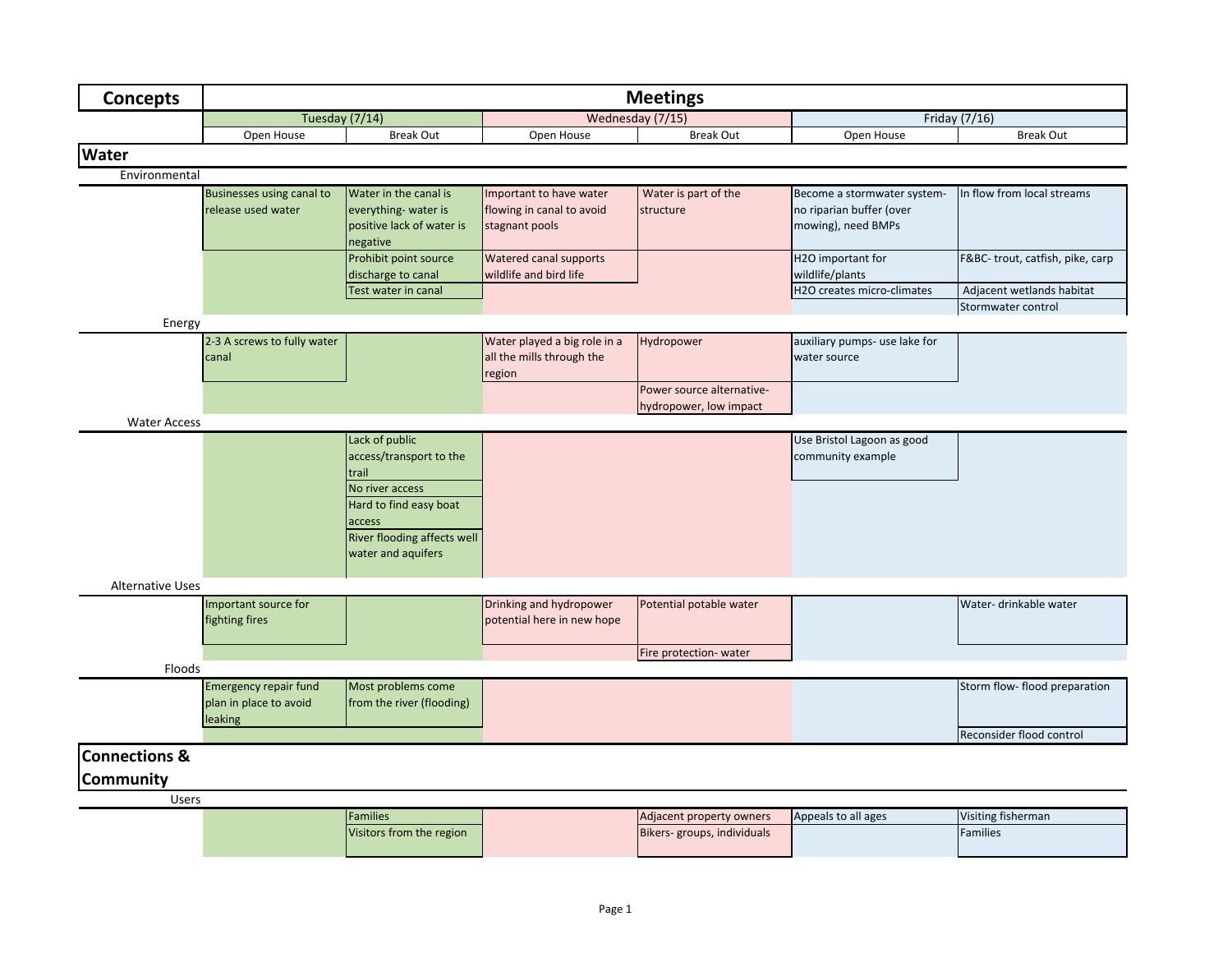| <b>Concepts</b> |            |                                                  |            | <b>Meetings</b>              |            |                                |  |
|-----------------|------------|--------------------------------------------------|------------|------------------------------|------------|--------------------------------|--|
|                 |            | Tuesday (7/14)                                   |            | Wednesday (7/15)             |            | Friday (7/16)                  |  |
|                 | Open House | <b>Break Out</b>                                 | Open House | <b>Break Out</b>             | Open House | <b>Break Out</b>               |  |
|                 |            | <b>Athletes</b>                                  |            | <b>Families</b>              |            | Homeless/illegal activities    |  |
|                 |            | All ages-especially the<br>young and the elderly |            | <b>Fundraisers</b>           |            | Healthy people                 |  |
|                 |            | <b>Commuters</b>                                 |            | Art shows                    |            | <b>Birders</b>                 |  |
|                 |            |                                                  |            | Birders/birds                |            | Photographers                  |  |
|                 |            |                                                  |            | Artists                      |            | Amish markets                  |  |
|                 |            |                                                  |            | Photographers                |            | Most users are respectful      |  |
|                 |            |                                                  |            | Boy scouts/girl scouts       |            |                                |  |
|                 |            |                                                  |            | <b>Tourists</b>              |            |                                |  |
|                 |            |                                                  |            | Wildlife                     |            |                                |  |
|                 |            |                                                  |            | <b>Runners</b>               |            |                                |  |
|                 |            |                                                  |            | Fishermen                    |            |                                |  |
|                 |            |                                                  |            | Residents                    |            |                                |  |
|                 |            |                                                  |            | <b>Kayakers</b>              |            |                                |  |
|                 |            |                                                  |            | <b>Barge riders</b>          |            |                                |  |
|                 |            |                                                  |            | Fire company                 |            |                                |  |
|                 |            |                                                  |            | Commuters                    |            |                                |  |
|                 |            |                                                  |            | Homeless                     |            |                                |  |
|                 |            |                                                  |            | Athletes                     |            |                                |  |
|                 |            |                                                  |            | Dog walkers                  |            |                                |  |
|                 |            |                                                  |            | Picnickers                   |            |                                |  |
|                 |            |                                                  |            | <b>Boaters</b>               |            |                                |  |
|                 |            |                                                  |            | All with in community        |            |                                |  |
|                 |            |                                                  |            | Advertisers                  |            |                                |  |
|                 |            |                                                  |            | Concessioners for boating    |            |                                |  |
|                 |            |                                                  |            | rentals                      |            |                                |  |
|                 |            |                                                  |            | Weddings                     |            |                                |  |
|                 |            |                                                  |            | High school athletes         |            |                                |  |
| Non-Users       |            |                                                  |            |                              |            |                                |  |
|                 |            | Motorized vehicles                               |            | Mule barges                  |            | <b>Busy young families</b>     |  |
|                 |            | People who are unaware                           |            | Motorize vehicles            |            | People who are unaware         |  |
|                 |            |                                                  |            |                              |            |                                |  |
|                 |            | People who want                                  |            | People with disabilities who |            | People who are trying to get   |  |
|                 |            | challenging terrain                              |            | are not familiar with access |            | places                         |  |
|                 |            |                                                  |            | points                       |            |                                |  |
|                 |            | People who don't know                            |            | Those who are confused       |            | People who need to park to use |  |
|                 |            | where to park                                    |            | about public access          |            | it                             |  |
|                 |            | Low income people                                |            | <b>Uninformed people</b>     |            | Elderly                        |  |
|                 |            |                                                  |            | Handicapped                  |            | People who don't feel safe     |  |
|                 |            |                                                  |            | Restaurants- underutilized   |            | People with disabilities       |  |
|                 |            |                                                  |            | Elderly                      |            |                                |  |
|                 |            |                                                  |            | Young people                 |            |                                |  |
|                 |            |                                                  |            | People who can't access      |            |                                |  |
|                 |            |                                                  |            | New Jersey people            |            |                                |  |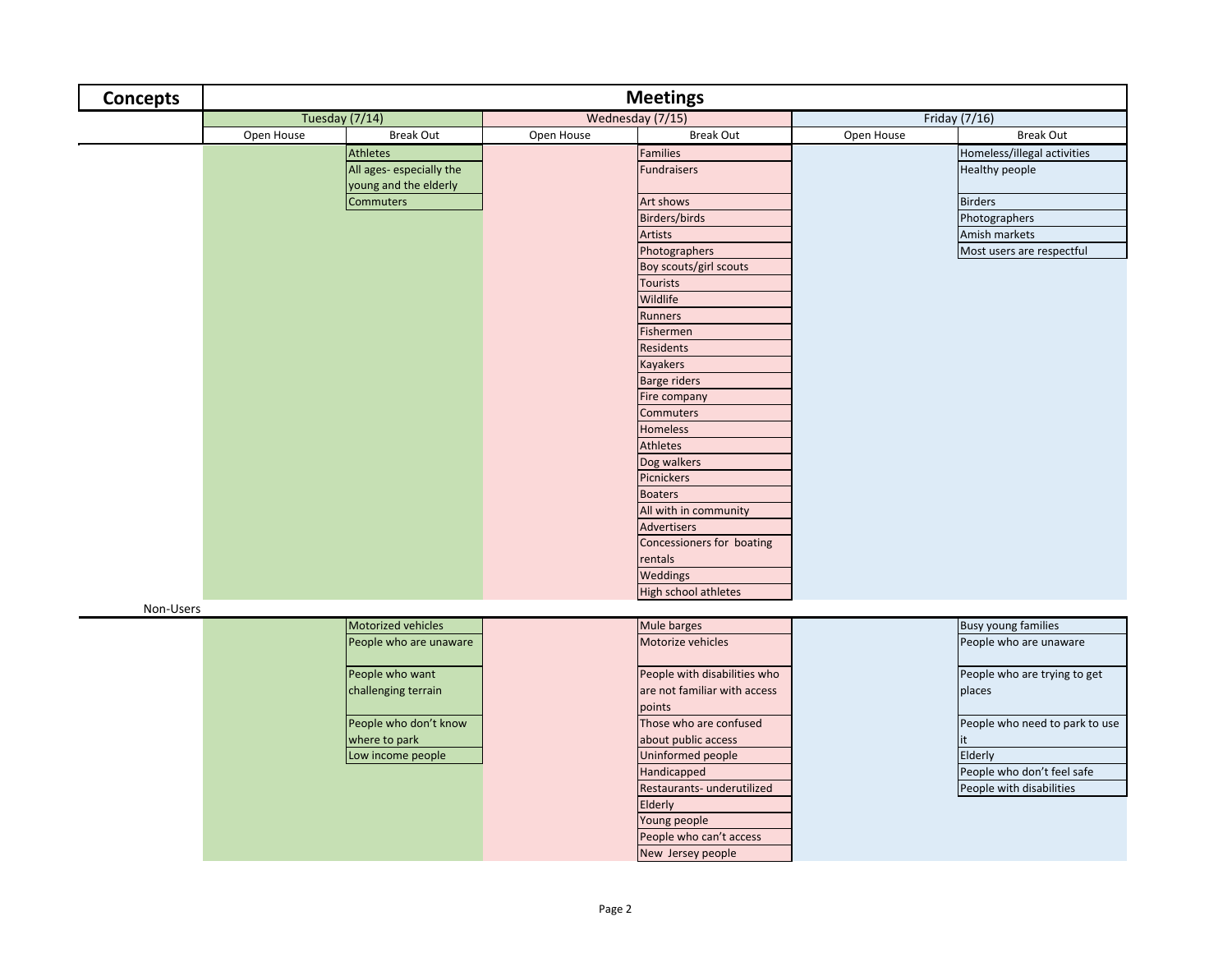| Concepts |                | <b>Meetings</b> |                  |                               |               |                  |  |  |  |  |
|----------|----------------|-----------------|------------------|-------------------------------|---------------|------------------|--|--|--|--|
|          | Tuesday (7/14) |                 | Wednesday (7/15) |                               | Friday (7/16) |                  |  |  |  |  |
|          | Open House     | Break Out       | Open House       | Break Out                     | Open House    | <b>Break Out</b> |  |  |  |  |
|          |                |                 |                  | Millennials seldom seen       |               |                  |  |  |  |  |
|          |                |                 |                  | Difficult for disabled access |               |                  |  |  |  |  |
|          |                |                 |                  |                               |               |                  |  |  |  |  |

Private Property

| Responsibility for home-      | increase real estate value | Privatization-selling water                                                         | Borders private property     | Education on not throwing yard Educating adjacent property |                                |
|-------------------------------|----------------------------|-------------------------------------------------------------------------------------|------------------------------|------------------------------------------------------------|--------------------------------|
| owners                        |                            | llike D&R                                                                           |                              | debris in canal                                            | owners-compost dump            |
| If tourists increase- protect |                            | Half of Riegelsville is farm   Better communication about   Enhances property value |                              | Home owner education on how Educate residents waste and    |                                |
| private property              | land $(1/2$ sq mi)         | land ownership-rules, bridge                                                        |                              | to manage canal landscape                                  | environment impacts            |
|                               |                            | access                                                                              |                              |                                                            |                                |
|                               | Deeds- questions           |                                                                                     | Inconsiderate property       |                                                            | Privacy- guard it, noisy trail |
|                               |                            |                                                                                     | <b>owners</b>                |                                                            | <b>Lusers</b>                  |
|                               | Some residents have        |                                                                                     | Public/private space tension |                                                            | Educate adjacent property      |
|                               | docks                      |                                                                                     |                              |                                                            | owners                         |
|                               | Work with private          |                                                                                     | Worried about privatization  |                                                            | Education for property owners  |
|                               | property owners for        |                                                                                     |                              |                                                            |                                |
|                               | access                     |                                                                                     |                              |                                                            |                                |
|                               | Private property trespass  |                                                                                     | Wet canal properties sell    |                                                            |                                |
|                               |                            |                                                                                     | quicker                      |                                                            |                                |
|                               | Need better stewardship    |                                                                                     | Relationship with private    |                                                            |                                |
|                               | by residents               |                                                                                     | owners, majority do a good   |                                                            |                                |
|                               |                            |                                                                                     | job, real estate value       |                                                            |                                |
|                               |                            |                                                                                     | increases                    |                                                            |                                |

## Commercial

| Activities at inns/brunches Generates business |                           | Not interested in        | Businesses along the trail  | Morrisville Motel- should       | Shop owners promote |
|------------------------------------------------|---------------------------|--------------------------|-----------------------------|---------------------------------|---------------------|
|                                                |                           | commercializing- keep it | with canal views            | advertise canal- it is our      |                     |
|                                                |                           | nature oriented          |                             | backyard!                       |                     |
|                                                | Economic value            |                          | Appropriate commercial      | Homestead general store on      |                     |
|                                                |                           |                          | activity                    | canal                           |                     |
|                                                | <b>Restoring business</b> |                          | What are limits to          | The canal hasn't 'developed' it |                     |
|                                                |                           |                          | commercialization?          | has gone backwards, except the  |                     |
|                                                |                           |                          |                             | lagoon                          |                     |
|                                                | over commercialized-fear  |                          | No over commercialization   | Heritage theater- ex. Cultural  |                     |
|                                                |                           |                          |                             | resource, draws visitors        |                     |
|                                                |                           |                          |                             |                                 |                     |
|                                                | Small scale restraint     |                          | Trail friendly businesses   |                                 |                     |
|                                                | commercial                |                          |                             |                                 |                     |
|                                                | Partner with local        |                          | Buffer to development       |                                 |                     |
|                                                | businesses-innovative     |                          |                             |                                 |                     |
|                                                | funding                   |                          |                             |                                 |                     |
|                                                | Beware of                 |                          | Limits of commercialization |                                 |                     |
|                                                | commercialization         |                          |                             |                                 |                     |
|                                                | Need appropriate          |                          |                             |                                 |                     |
|                                                | development               |                          |                             |                                 |                     |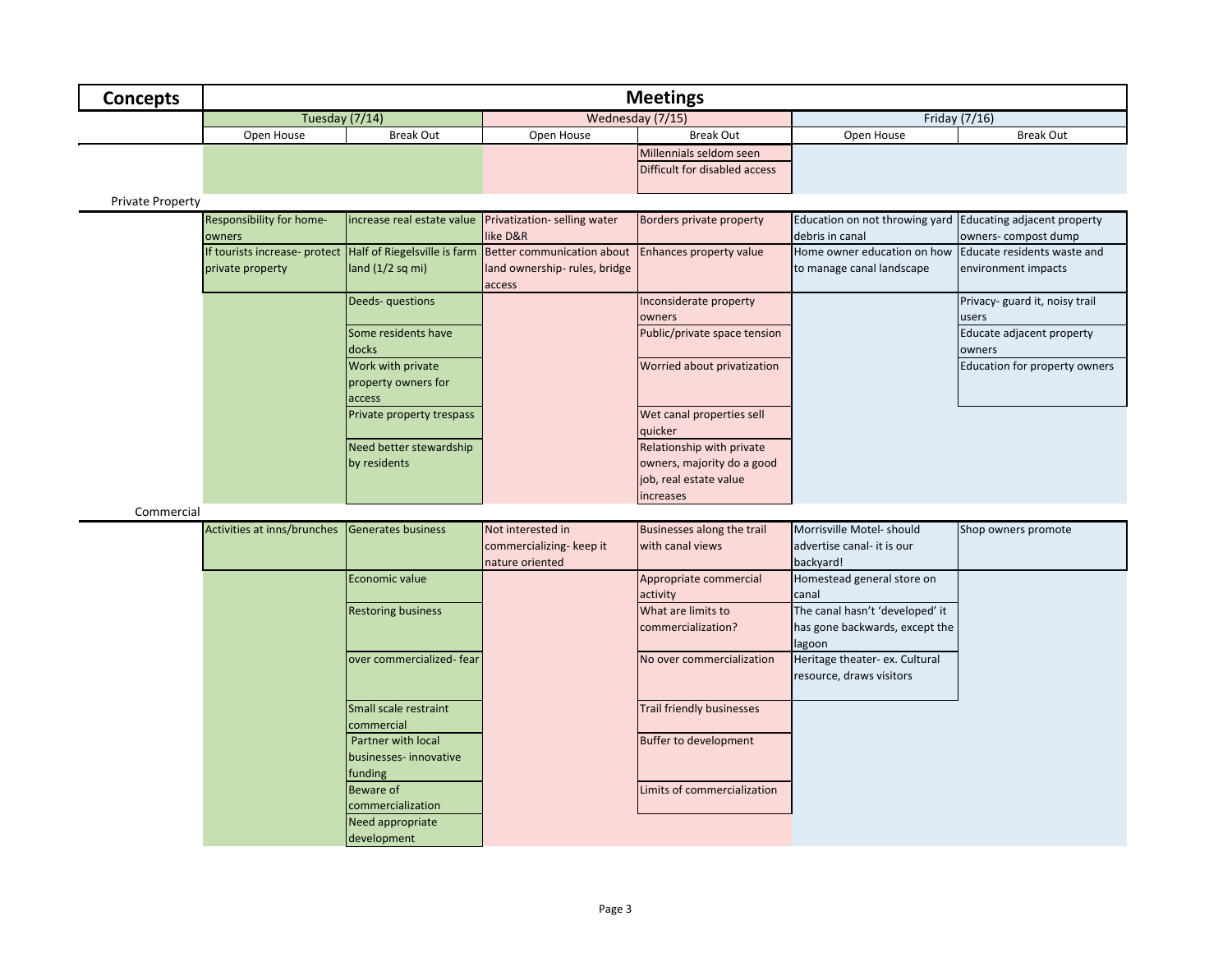| <b>Concepts</b>            | <b>Meetings</b> |                                                                          |                                                                       |                                                    |                                                                 |                                  |  |
|----------------------------|-----------------|--------------------------------------------------------------------------|-----------------------------------------------------------------------|----------------------------------------------------|-----------------------------------------------------------------|----------------------------------|--|
|                            | Tuesday (7/14)  |                                                                          |                                                                       | Wednesday (7/15)                                   |                                                                 | Friday (7/16)                    |  |
|                            | Open House      | <b>Break Out</b>                                                         | Open House                                                            | <b>Break Out</b>                                   | Open House                                                      | <b>Break Out</b>                 |  |
| Importance to<br>Community |                 |                                                                          |                                                                       |                                                    |                                                                 |                                  |  |
|                            |                 | <b>Tourism</b>                                                           | Connection with assets and<br>villages                                | Unique public 'commons'                            | Canal is priceless                                              | Heritage                         |  |
|                            |                 | Inspiration for art                                                      | Connection with town<br>outside canal area                            | Canal and water a defining<br>regional character   | Walk Levee- community activity Historic sites<br>in Morrisville |                                  |  |
|                            |                 | Appreciation of natural<br>beauty                                        | spiritual, historic, timeless                                         | <b>National landmark</b>                           | Canal Festival along 60 miles                                   | Historic continuity/education    |  |
|                            |                 | Proximity to the river                                                   | transportation                                                        | Unique experience                                  | Food/music/art/events                                           | Free recreation                  |  |
|                            |                 | valuable for families                                                    | economically important-<br>connections to towns                       | Historic importance                                |                                                                 | Preserved green space            |  |
|                            |                 | Water quality in the canal Wildlife- bird life<br>is important to health |                                                                       | Meeting spot for<br>family/friends                 |                                                                 | Bring community together         |  |
|                            |                 | Recreation                                                               | Meeting spot for<br>family/friends                                    | Integral to the character of<br>the towns          |                                                                 | Beauty in the cultural landscape |  |
|                            |                 | Architectural creativity                                                 | Being surrounded by nature                                            | Ambience that brings people<br>to town             |                                                                 | Canal is priceless               |  |
|                            |                 | <b>Transportation route</b><br>alternative                               | Unique experience                                                     | Lifeline for communities                           |                                                                 | Synergy to bring people in       |  |
|                            |                 |                                                                          | Social events- place to eat Integral to the character of<br>the towns | Preserving the canal for the<br>next generation    |                                                                 | Historical value/ natural value  |  |
|                            |                 | Public art                                                               | Ambience that brings people<br>to town                                | Protecting the wildlife nature<br>for the future   |                                                                 | Health/free recreation           |  |
|                            |                 | Local use                                                                |                                                                       | Preserve the charm and<br>character of canal towns |                                                                 |                                  |  |
|                            |                 | <b>Connects community</b>                                                |                                                                       | Recreational resource                              |                                                                 |                                  |  |
|                            |                 | <b>Recreation opportunity</b>                                            |                                                                       | Unique natural environment                         |                                                                 |                                  |  |
|                            |                 | Preserved open space                                                     |                                                                       | Fire protection                                    |                                                                 |                                  |  |
|                            |                 | Canal defines valley-<br>landscape                                       |                                                                       | Economic value/resource                            |                                                                 |                                  |  |
|                            |                 | Canal as an organizing<br>principle                                      |                                                                       | Essential part of community                        |                                                                 |                                  |  |
|                            |                 |                                                                          |                                                                       | <b>Provdies Habitat</b>                            |                                                                 |                                  |  |
|                            |                 |                                                                          |                                                                       | Canal is a natural treasure for                    |                                                                 |                                  |  |
|                            |                 |                                                                          |                                                                       | the area                                           |                                                                 |                                  |  |
|                            |                 |                                                                          |                                                                       | Place for community events                         |                                                                 |                                  |  |
|                            |                 |                                                                          |                                                                       | Sense of<br>ownership/stewardship                  |                                                                 |                                  |  |
|                            |                 |                                                                          |                                                                       | Historic landmark<br>Spiritual/emotional aspects   |                                                                 |                                  |  |
|                            |                 |                                                                          |                                                                       |                                                    |                                                                 |                                  |  |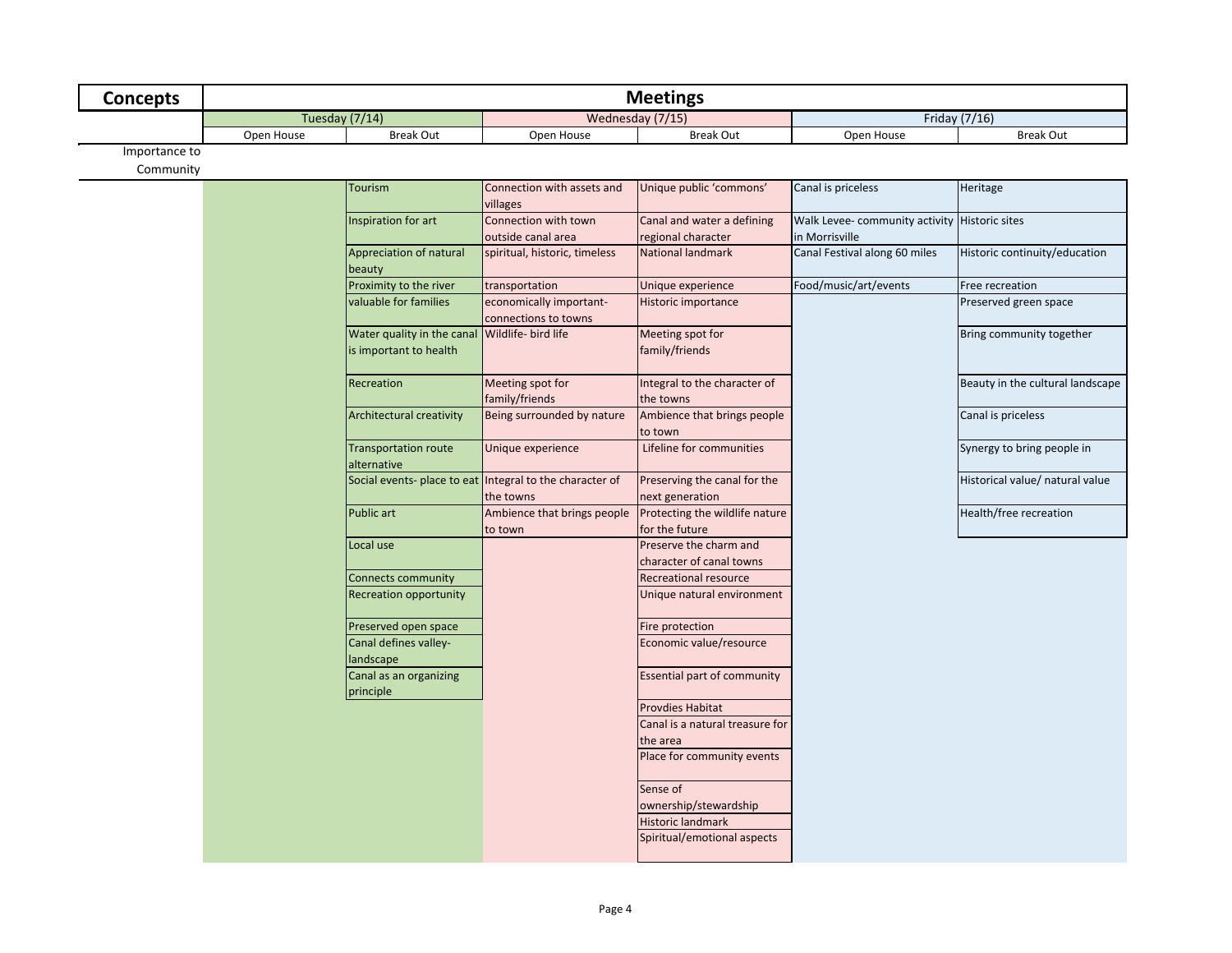| <b>Concepts</b>             |                                           |                                          |                              | <b>Meetings</b>                      |                                 |                            |
|-----------------------------|-------------------------------------------|------------------------------------------|------------------------------|--------------------------------------|---------------------------------|----------------------------|
|                             | Tuesday (7/14)                            |                                          |                              | Wednesday (7/15)                     |                                 | Friday (7/16)              |
|                             | Open House                                | <b>Break Out</b>                         | Open House                   | <b>Break Out</b>                     | Open House                      | <b>Break Out</b>           |
| Penn East Pipeline          |                                           |                                          |                              |                                      |                                 |                            |
|                             |                                           | <b>Stop Penn East pipeline</b>           |                              |                                      |                                 |                            |
|                             |                                           |                                          |                              |                                      |                                 |                            |
| Community<br>Includement    |                                           |                                          |                              |                                      |                                 |                            |
|                             |                                           |                                          |                              |                                      |                                 |                            |
|                             | Sensitivity to regional uses<br>and users | Interaction point for<br>communities     | Books available to public on | Link to area assets- museum          | Engagement in youth             | Each community is asset    |
|                             | <b>Upper and Lower have</b>               | 9 working farms in                       | canal history                | in New Hope<br>Locals feel ownership | Canal Kids?                     |                            |
|                             | different culture and way                 | Durham                                   |                              |                                      |                                 |                            |
|                             | of life                                   |                                          |                              |                                      |                                 |                            |
|                             | Communities feel left out                 | Volunteers- better                       |                              | <b>Connect artists</b>               |                                 |                            |
|                             |                                           | publicity                                |                              |                                      |                                 |                            |
|                             | Communities that benefit                  | tenders prog .- adopt a                  |                              |                                      |                                 |                            |
|                             | should be more engaged                    | section-trash                            |                              |                                      |                                 |                            |
|                             |                                           |                                          |                              |                                      |                                 |                            |
|                             | Create more pride, do not                 | canal action team                        |                              |                                      |                                 |                            |
|                             | take for granted                          |                                          |                              |                                      |                                 |                            |
|                             |                                           | Youth involvement                        |                              |                                      |                                 |                            |
|                             |                                           | Wellness program                         |                              |                                      |                                 |                            |
|                             |                                           | Take ownership of                        |                              |                                      |                                 |                            |
|                             |                                           | canal/pride                              |                              |                                      |                                 |                            |
|                             |                                           | Increasing users to<br>increase advocacy |                              |                                      |                                 |                            |
| Technological               |                                           |                                          |                              |                                      |                                 |                            |
| Outreach                    |                                           |                                          |                              |                                      |                                 |                            |
|                             | Improve mapping                           | Coordinate groups, use                   |                              | Joint DCNR app/municipality-         | 'tour canal through art"- with  | Publicity/branding         |
|                             | technology (apps, GPS)                    | tools-facebook                           |                              |                                      | smart phone app                 |                            |
|                             | especially access points to               |                                          |                              |                                      |                                 |                            |
|                             | avoid, respect private                    |                                          |                              |                                      |                                 |                            |
|                             | property                                  |                                          |                              |                                      |                                 |                            |
|                             | <b>FODC</b> social media                  | Access app- bikes, trail,                |                              | Continued media strategy             | Joint grant apps with adjoining | Audio tours-technology     |
|                             |                                           | parking, local adds                      |                              |                                      | municipalities                  |                            |
|                             |                                           | Bedford has app                          |                              | Online maps                          | Hydraulic mapping               | Attract younger through    |
|                             |                                           |                                          |                              |                                      |                                 | technology                 |
|                             |                                           |                                          |                              | Social media-raising                 |                                 | Technology to help monitor |
|                             |                                           |                                          |                              | awareness/concern                    |                                 | health of canal/ crisis    |
|                             |                                           |                                          |                              |                                      |                                 | management                 |
| <b>Educational Outreach</b> |                                           |                                          |                              | Tech- apps, google                   |                                 |                            |
|                             | More education about                      | More local education                     | History taught in school     | Education opportunity for            |                                 | More education             |

| More education about | More local education | <b>History taught in school</b> | Education opportunity for | More education    |
|----------------------|----------------------|---------------------------------|---------------------------|-------------------|
| water resources      | labout canal         |                                 | <b>students</b>           |                   |
|                      |                      | Schools can use canal for       |                           | Awareness-schools |
|                      |                      | leducation on history and       |                           |                   |
|                      |                      | ecology                         |                           |                   |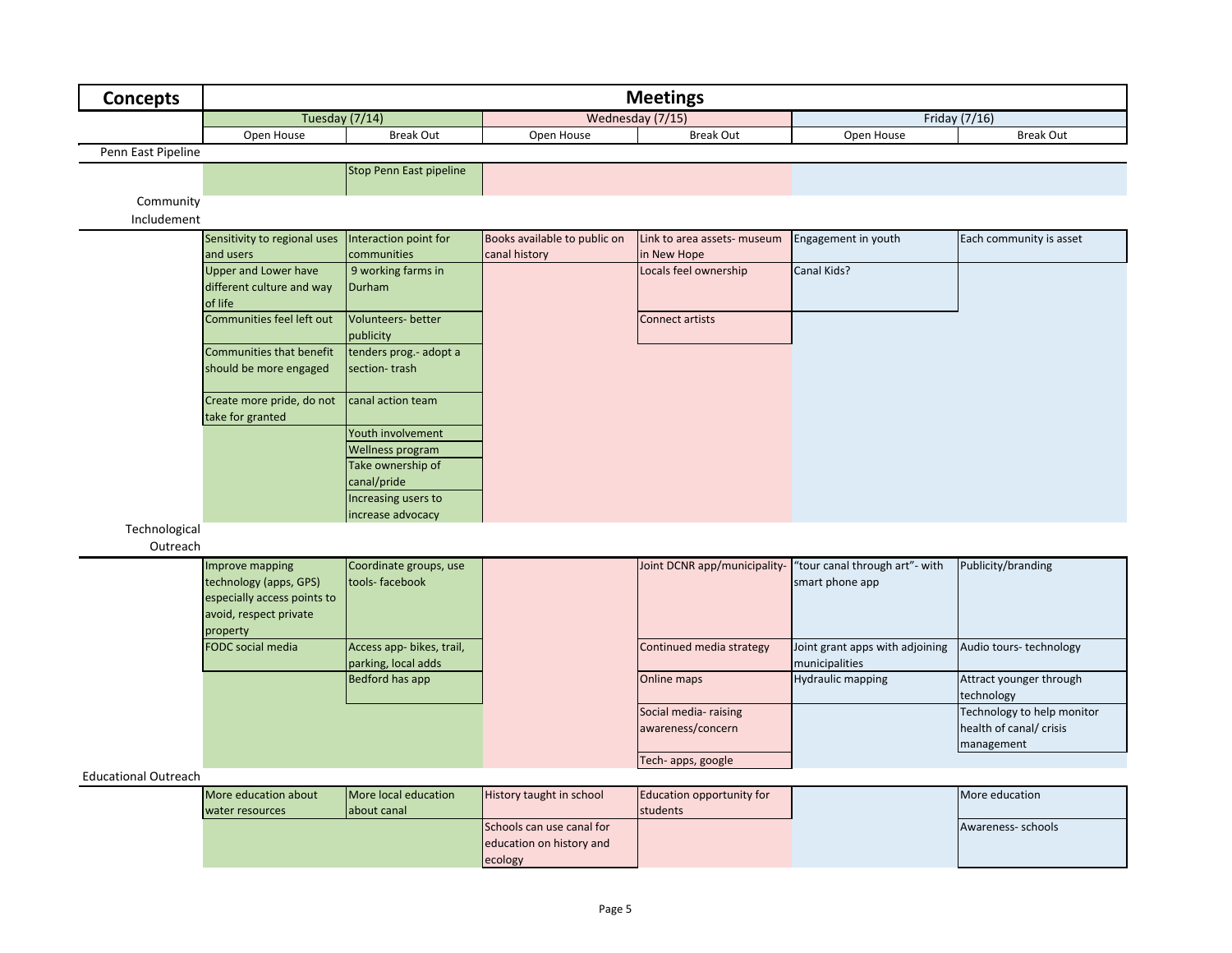| <b>Concepts</b> |                                  | <b>Meetings</b>           |                         |                  |               |                                               |  |
|-----------------|----------------------------------|---------------------------|-------------------------|------------------|---------------|-----------------------------------------------|--|
|                 | Tuesday (7/14)                   |                           | Wednesday (7/15)        |                  | Friday (7/16) |                                               |  |
|                 | Open House                       | <b>Break Out</b>          | Open House              | <b>Break Out</b> | Open House    | <b>Break Out</b>                              |  |
|                 |                                  |                           |                         |                  |               | Nature study on canal and<br>surrounding area |  |
|                 |                                  |                           |                         |                  |               | <b>Education in schools</b>                   |  |
|                 |                                  |                           |                         |                  |               | Native plant areas for education              |  |
|                 |                                  |                           |                         |                  |               | Environmental education                       |  |
|                 |                                  |                           |                         |                  |               | Partnering for education-canal                |  |
|                 |                                  |                           |                         |                  |               | & culture                                     |  |
|                 |                                  |                           |                         |                  |               | School-park-educate                           |  |
|                 |                                  |                           |                         |                  |               | stewardship                                   |  |
| Safety          |                                  |                           |                         |                  |               |                                               |  |
|                 | <b>Empty around Riegelsville</b> | Safe for solo trail users | safe outdoor recreation |                  |               | Make it safe                                  |  |
|                 |                                  |                           | safe place for kids     |                  |               | Lighting                                      |  |
|                 |                                  |                           |                         |                  |               | Patrol frequently                             |  |
|                 |                                  |                           |                         |                  |               | Some bad activity in Morrisville              |  |
|                 |                                  |                           |                         |                  |               | Need more schools to use it in                |  |
|                 |                                  |                           |                         |                  |               | the curriculum                                |  |
|                 |                                  |                           |                         |                  |               | Image of canal- not used                      |  |
|                 |                                  |                           |                         |                  |               | because of image- perception of               |  |
|                 |                                  |                           |                         |                  |               | being unsafe                                  |  |
| Access          |                                  |                           |                         |                  |               |                                               |  |

| Wayfinding and access      | Walking bridge to connect Direct access from |                                                        | Connections to other trails    | Kayak and canoe rentals-ON  | Public community access         |
|----------------------------|----------------------------------------------|--------------------------------------------------------|--------------------------------|-----------------------------|---------------------------------|
| towns and canal towpath    | point pleasant-NJ                            | home/businesses                                        |                                | the canal- access and docks |                                 |
|                            |                                              |                                                        |                                |                             |                                 |
| Improve access and         | Public way                                   | Visible access from New Hope Boats- need periodic with |                                | <b>Environmental access</b> | Universal access                |
| wayfinding                 |                                              | (signs)                                                | parking                        |                             |                                 |
| Connections to local parks | Accessible to all people                     |                                                        | <b>Bikes</b>                   |                             | Lack of visibility in towns     |
|                            |                                              |                                                        |                                |                             |                                 |
|                            | No cohesion with river                       |                                                        | Wheelchairs- width an issue,   |                             | Connections-town/canal          |
|                            | <b>Itrail</b>                                |                                                        | access near parking            |                             |                                 |
|                            | Linking local parks to                       |                                                        | Connect to other community     |                             | Better connection between       |
|                            | canal-Riegelsville                           |                                                        | trails-share parking           |                             | canal and river                 |
|                            |                                              |                                                        |                                |                             |                                 |
|                            | Define limits                                |                                                        | Horses- on trail- need to be   |                             | Morrisville access points       |
|                            |                                              |                                                        | included- parking for trailers |                             |                                 |
|                            |                                              |                                                        |                                |                             |                                 |
|                            | Connecting to                                |                                                        | Linear park-links circuit      |                             | Congestion- centered around     |
|                            | Philadelphia                                 |                                                        |                                |                             | parking area                    |
|                            | <b>ADA</b> access                            |                                                        |                                |                             | More access points              |
|                            | stroller access                              |                                                        |                                |                             | WCHP has great parking          |
|                            | Partnering with local bus                    |                                                        |                                |                             | Culverts 'interrupt' navigation |
|                            |                                              |                                                        |                                |                             |                                 |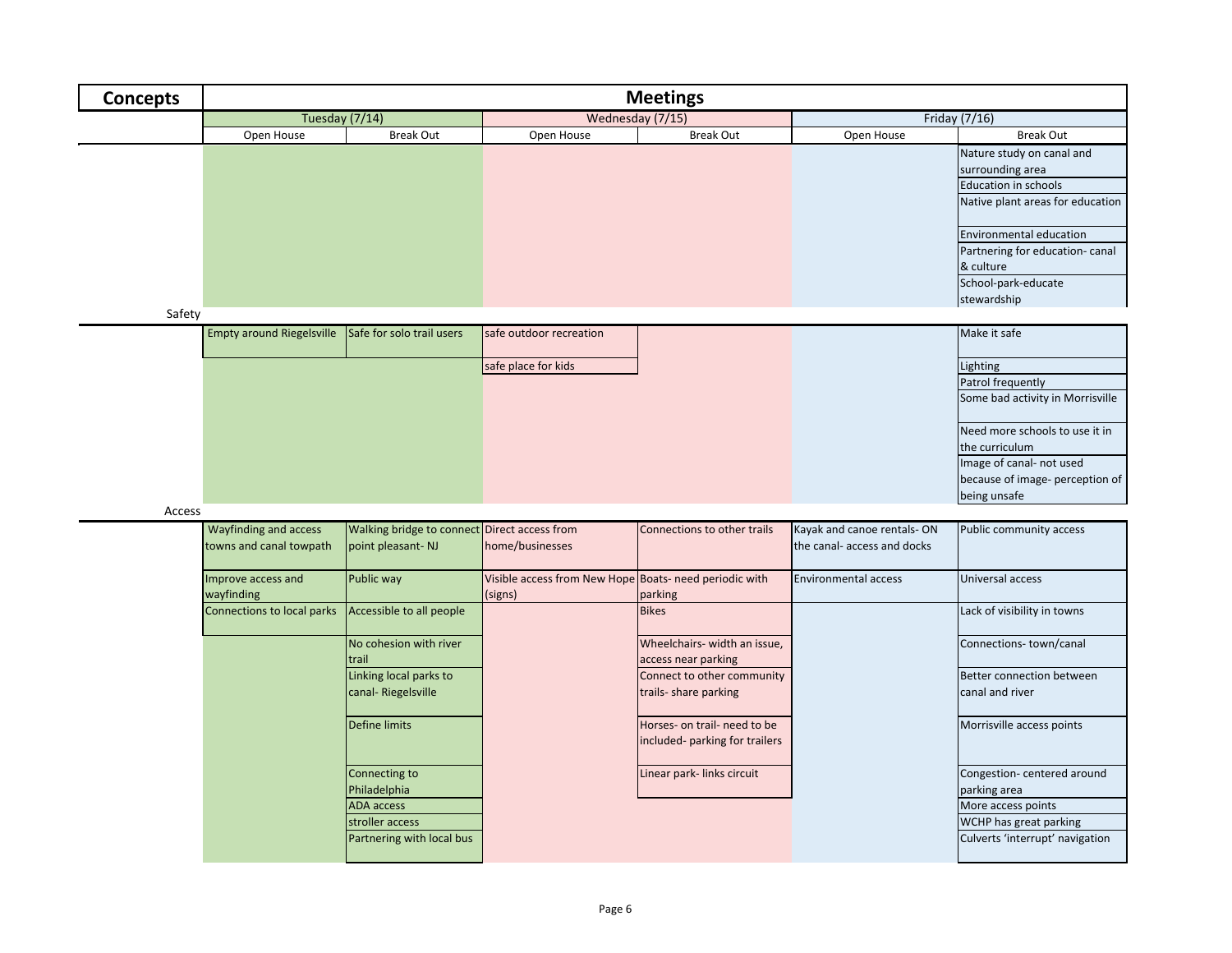| Concepts | <b>Meetings</b> |                  |                  |                  |               |                                                                                                                                                                                                                                                                                                                                                                                   |
|----------|-----------------|------------------|------------------|------------------|---------------|-----------------------------------------------------------------------------------------------------------------------------------------------------------------------------------------------------------------------------------------------------------------------------------------------------------------------------------------------------------------------------------|
|          | Tuesday (7/14)  |                  | Wednesday (7/15) |                  | Friday (7/16) |                                                                                                                                                                                                                                                                                                                                                                                   |
|          | Open House      | <b>Break Out</b> | Open House       | <b>Break Out</b> | Open House    | <b>Break Out</b>                                                                                                                                                                                                                                                                                                                                                                  |
|          |                 | Trail-linkages   |                  |                  |               | Where are feasible segments for<br>navigation?<br>Gaps- Tyburn Road, RR track,<br>Shopping center<br>Access to water-boaters<br>(ramp/dock), handicap<br>Tullytown canal tunnel could<br>have had canoe access<br>More access points/highlight<br>accesses from towns<br>Link to towns<br>Disconnects-physically<br>Easy portage- boating/biking<br>Water as theme for connecting |
|          |                 |                  |                  |                  |               | ADA access                                                                                                                                                                                                                                                                                                                                                                        |

**Play**

New Uses

| Mule barge<br>Mule barges<br>Mule rides in places other<br>Bring barges back Historical<br>Create art displays along canal<br>A museum<br>than new hope<br>asset to preserve<br>Paddle boats through out<br>Bike share or rental- bike<br>Tie music with history-living<br>Emphasis on arts-painter,<br><b>Historic tours</b><br>rides that raise money<br>sculptures<br>history<br>Kayak/canoe rental<br>Canal boats in other places-Boat rental<br>Allow a barge ride at Bristol<br>Artist painting photo<br>(Amish market)<br>station/deck<br>not just new hope<br>tourism<br>Nature walks<br><b>Bike rentals</b><br><b>Bike rentals</b><br><b>Bike shares</b><br><b>Historic tours</b><br>attractions<br>Through bike trips<br>Off leash dog park<br>transportation<br>Bring back tourism with<br>Destination point tours<br>barge rides<br>Floating restaurants<br>Tour groups, biking, kayaking<br>Pop up parks<br>outfitters<br>Living history-like the<br><b>Hostels</b><br>national canal museum,<br>could be in the<br>Imountainside inn<br><b>Motorized barges</b><br><b>Boat touring</b> |  |  |  |                                                              |
|------------------------------------------------------------------------------------------------------------------------------------------------------------------------------------------------------------------------------------------------------------------------------------------------------------------------------------------------------------------------------------------------------------------------------------------------------------------------------------------------------------------------------------------------------------------------------------------------------------------------------------------------------------------------------------------------------------------------------------------------------------------------------------------------------------------------------------------------------------------------------------------------------------------------------------------------------------------------------------------------------------------------------------------------------------------------------------------------------|--|--|--|--------------------------------------------------------------|
|                                                                                                                                                                                                                                                                                                                                                                                                                                                                                                                                                                                                                                                                                                                                                                                                                                                                                                                                                                                                                                                                                                      |  |  |  |                                                              |
|                                                                                                                                                                                                                                                                                                                                                                                                                                                                                                                                                                                                                                                                                                                                                                                                                                                                                                                                                                                                                                                                                                      |  |  |  | More activities along the canal                              |
|                                                                                                                                                                                                                                                                                                                                                                                                                                                                                                                                                                                                                                                                                                                                                                                                                                                                                                                                                                                                                                                                                                      |  |  |  | Healthy family friendly eco-                                 |
|                                                                                                                                                                                                                                                                                                                                                                                                                                                                                                                                                                                                                                                                                                                                                                                                                                                                                                                                                                                                                                                                                                      |  |  |  |                                                              |
|                                                                                                                                                                                                                                                                                                                                                                                                                                                                                                                                                                                                                                                                                                                                                                                                                                                                                                                                                                                                                                                                                                      |  |  |  | Cross marketing with existing                                |
|                                                                                                                                                                                                                                                                                                                                                                                                                                                                                                                                                                                                                                                                                                                                                                                                                                                                                                                                                                                                                                                                                                      |  |  |  | Increase use as alternative                                  |
|                                                                                                                                                                                                                                                                                                                                                                                                                                                                                                                                                                                                                                                                                                                                                                                                                                                                                                                                                                                                                                                                                                      |  |  |  | Events/engaging activities                                   |
|                                                                                                                                                                                                                                                                                                                                                                                                                                                                                                                                                                                                                                                                                                                                                                                                                                                                                                                                                                                                                                                                                                      |  |  |  |                                                              |
|                                                                                                                                                                                                                                                                                                                                                                                                                                                                                                                                                                                                                                                                                                                                                                                                                                                                                                                                                                                                                                                                                                      |  |  |  | Color run- Morrisville, event<br>exposed people to the canal |
|                                                                                                                                                                                                                                                                                                                                                                                                                                                                                                                                                                                                                                                                                                                                                                                                                                                                                                                                                                                                                                                                                                      |  |  |  | Thompson Neely House-<br>increase visitors                   |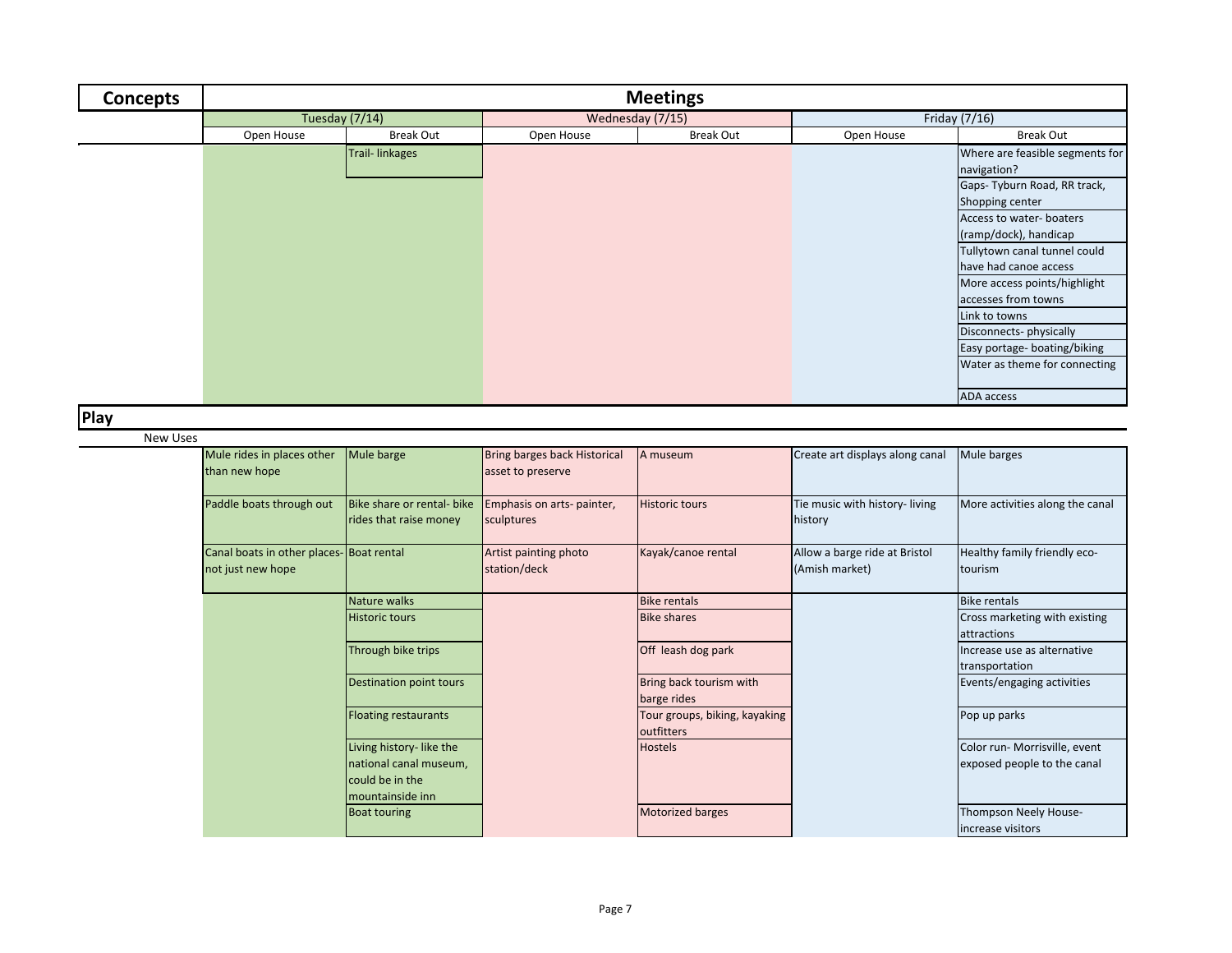| <b>Concepts</b> |            |                                                                  |            | <b>Meetings</b>            |            |                                                                        |
|-----------------|------------|------------------------------------------------------------------|------------|----------------------------|------------|------------------------------------------------------------------------|
|                 |            | Tuesday (7/14)                                                   |            | Wednesday (7/15)           |            | Friday (7/16)                                                          |
|                 | Open House | <b>Break Out</b>                                                 | Open House | <b>Break Out</b>           | Open House | <b>Break Out</b>                                                       |
|                 |            | Picnic areas                                                     |            | Visitor center in New Hope |            | Barge ride- Green Lane to<br>Jefferson Ave                             |
|                 |            | Affordable amenities                                             |            |                            |            | Bump bridge- opened when<br>barge bumped it, closed after it<br>passed |
|                 |            | Alternative energy                                               |            |                            |            | Overnight accommodations-<br>canal boat, hotel                         |
|                 |            | Commercial organized<br>tour                                     |            |                            |            | Hostels                                                                |
|                 |            | Camping- island<br>connection                                    |            |                            |            | <b>Bed and Breakfast</b>                                               |
|                 |            | Ice- skating from town to<br>town-river communities<br>connected |            |                            |            | <b>Boat rental</b>                                                     |
|                 |            | <b>Entertainment along</b><br>canal                              |            |                            |            | <b>Bike share</b>                                                      |
|                 |            | Bike share to new<br>locations                                   |            |                            |            | Café-food-easy access to trail                                         |
|                 |            | Self-serve bike and boat                                         |            |                            |            | Snowman contest                                                        |
|                 |            |                                                                  |            |                            |            | Ice festival                                                           |
|                 |            |                                                                  |            |                            |            | Boat parades/decorating                                                |
|                 |            |                                                                  |            |                            |            | Bridges over canal and D&L trail                                       |
|                 |            |                                                                  |            |                            |            | Buggy ride along canal                                                 |
|                 |            |                                                                  |            |                            |            | Organize trips- bikes, hike, kayak                                     |
|                 |            |                                                                  |            |                            |            | <b>BCCUB- bus trips</b>                                                |
|                 |            |                                                                  |            |                            |            | Bike and brew events- brew call                                        |
|                 |            |                                                                  |            |                            |            | Cross marketing - ecotourism,<br>other attractions                     |
|                 |            |                                                                  |            |                            |            | Concierge concept                                                      |

## Current Uses

| <b>Birding</b>             | ce skating      | <b>Wildlife viewing</b> | <b>Skating</b> | Canal Fest is first exposure to | Reflective place            |
|----------------------------|-----------------|-------------------------|----------------|---------------------------------|-----------------------------|
|                            |                 |                         |                | canoes/kayaks                   |                             |
| Fishing- possible in canal | Snowshoeing     |                         | Birding        |                                 | <b>Walking</b>              |
|                            |                 |                         |                |                                 |                             |
|                            | <b>Walk</b>     |                         | <b>Biking</b>  |                                 | Clean ups/volunteering      |
|                            | bike            |                         | <b>Walking</b> |                                 | Events/special occasions    |
|                            | paddle          |                         | Running        |                                 | <b>Biking</b>               |
|                            | <b>commute</b>  |                         | Dogwalk        |                                 | Fishing                     |
|                            | <b>Wildlife</b> |                         | Transportation |                                 | <b>Cross country skiing</b> |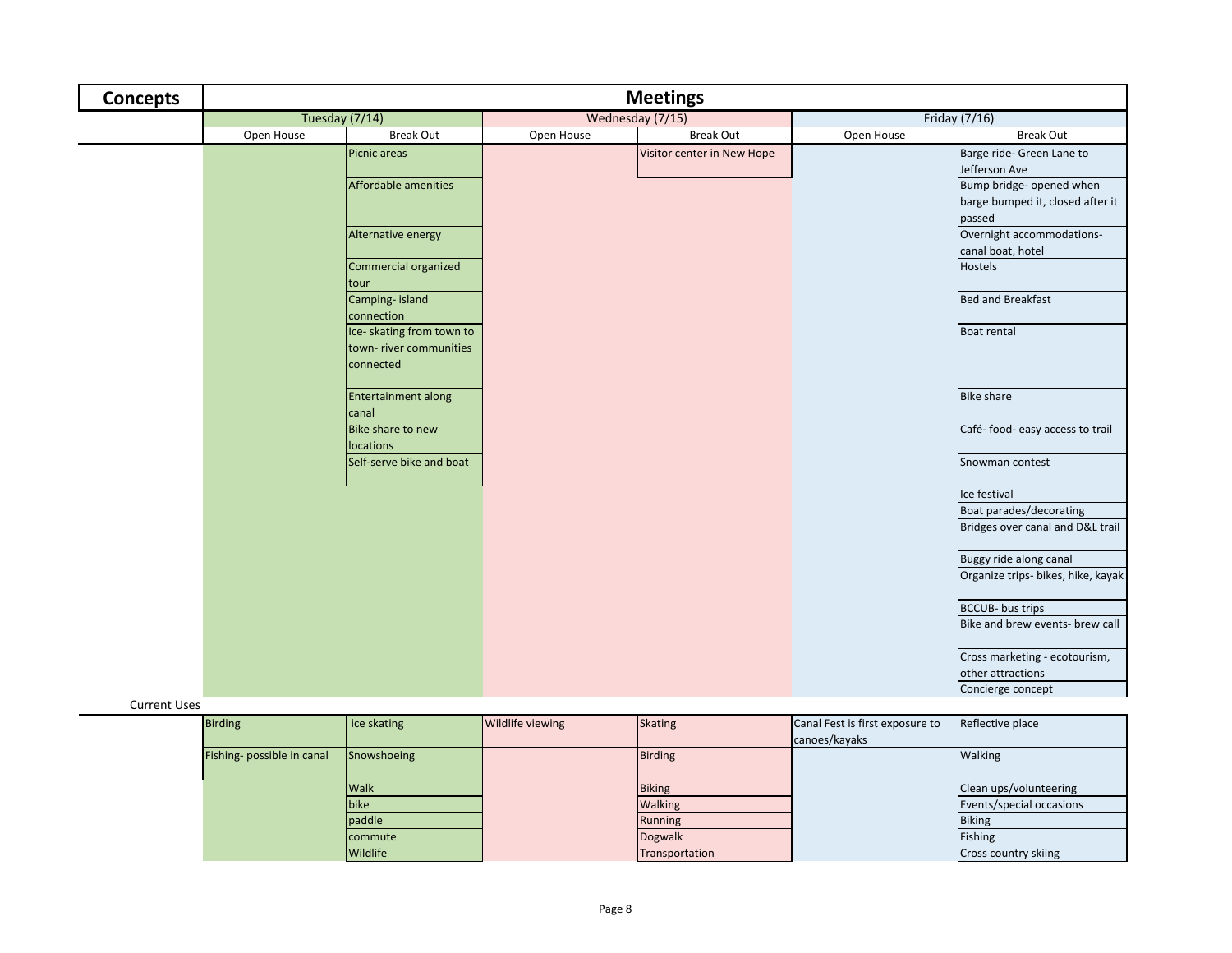| Tuesday (7/14)<br>Open House                | <b>Break Out</b><br>Fishing<br>Run<br>Cross country ski<br>Dog walking<br>Birding<br>Geocaching<br>Mule barge<br>Picnicking<br>Races<br>exercise<br>Kayaking<br>Entertain | Wednesday (7/15)<br>Open House                                                                                                                                                                                                                                        | <b>Break Out</b><br><b>Kayaking</b><br>Nature enjoyment<br>Fun/mule barges<br>Clean ups<br>Horseback riding<br>Free recreation<br>Commuting<br><b>Fishing</b><br>Photography<br>4th of July Tinicum Park | Open House                    | Friday (7/16)<br><b>Break Out</b><br>Photos<br>Nature watching<br><b>Birding</b><br>Alternative transportations<br>Commuting<br>Ice-skating<br><b>Frequents businesses</b><br><b>Fitness</b><br>New hope fireworks good |
|---------------------------------------------|---------------------------------------------------------------------------------------------------------------------------------------------------------------------------|-----------------------------------------------------------------------------------------------------------------------------------------------------------------------------------------------------------------------------------------------------------------------|----------------------------------------------------------------------------------------------------------------------------------------------------------------------------------------------------------|-------------------------------|-------------------------------------------------------------------------------------------------------------------------------------------------------------------------------------------------------------------------|
|                                             |                                                                                                                                                                           |                                                                                                                                                                                                                                                                       |                                                                                                                                                                                                          |                               |                                                                                                                                                                                                                         |
|                                             |                                                                                                                                                                           |                                                                                                                                                                                                                                                                       |                                                                                                                                                                                                          |                               |                                                                                                                                                                                                                         |
|                                             |                                                                                                                                                                           |                                                                                                                                                                                                                                                                       |                                                                                                                                                                                                          |                               |                                                                                                                                                                                                                         |
|                                             |                                                                                                                                                                           |                                                                                                                                                                                                                                                                       |                                                                                                                                                                                                          |                               |                                                                                                                                                                                                                         |
|                                             |                                                                                                                                                                           |                                                                                                                                                                                                                                                                       |                                                                                                                                                                                                          |                               |                                                                                                                                                                                                                         |
|                                             |                                                                                                                                                                           |                                                                                                                                                                                                                                                                       |                                                                                                                                                                                                          |                               |                                                                                                                                                                                                                         |
|                                             |                                                                                                                                                                           |                                                                                                                                                                                                                                                                       |                                                                                                                                                                                                          |                               |                                                                                                                                                                                                                         |
|                                             |                                                                                                                                                                           |                                                                                                                                                                                                                                                                       |                                                                                                                                                                                                          |                               |                                                                                                                                                                                                                         |
|                                             |                                                                                                                                                                           |                                                                                                                                                                                                                                                                       |                                                                                                                                                                                                          |                               |                                                                                                                                                                                                                         |
|                                             |                                                                                                                                                                           |                                                                                                                                                                                                                                                                       |                                                                                                                                                                                                          |                               |                                                                                                                                                                                                                         |
|                                             |                                                                                                                                                                           |                                                                                                                                                                                                                                                                       |                                                                                                                                                                                                          |                               |                                                                                                                                                                                                                         |
|                                             |                                                                                                                                                                           |                                                                                                                                                                                                                                                                       |                                                                                                                                                                                                          |                               | People harvest frogs                                                                                                                                                                                                    |
|                                             |                                                                                                                                                                           |                                                                                                                                                                                                                                                                       | Canal Festival- June                                                                                                                                                                                     |                               | <b>Boy Scout campground</b>                                                                                                                                                                                             |
|                                             |                                                                                                                                                                           |                                                                                                                                                                                                                                                                       |                                                                                                                                                                                                          |                               | Trap muskrat                                                                                                                                                                                                            |
|                                             | children/grandchildren                                                                                                                                                    |                                                                                                                                                                                                                                                                       |                                                                                                                                                                                                          |                               |                                                                                                                                                                                                                         |
|                                             |                                                                                                                                                                           |                                                                                                                                                                                                                                                                       |                                                                                                                                                                                                          |                               | Plein air painting                                                                                                                                                                                                      |
|                                             |                                                                                                                                                                           |                                                                                                                                                                                                                                                                       |                                                                                                                                                                                                          |                               | Amish market                                                                                                                                                                                                            |
| Remember the historical                     |                                                                                                                                                                           |                                                                                                                                                                                                                                                                       |                                                                                                                                                                                                          | Unearth Morrisville's history | 2 sections of historic park                                                                                                                                                                                             |
| significance                                |                                                                                                                                                                           |                                                                                                                                                                                                                                                                       |                                                                                                                                                                                                          |                               | connected by canal                                                                                                                                                                                                      |
|                                             |                                                                                                                                                                           | Connection with past through                                                                                                                                                                                                                                          |                                                                                                                                                                                                          | Interpret Morrisville history | Structure- is historic resources-                                                                                                                                                                                       |
| and places                                  |                                                                                                                                                                           | songs                                                                                                                                                                                                                                                                 |                                                                                                                                                                                                          | along towpath                 | should be preserved                                                                                                                                                                                                     |
| Ivory soap- was used by                     |                                                                                                                                                                           | Books available to public on                                                                                                                                                                                                                                          |                                                                                                                                                                                                          | Canal stories-learning from   |                                                                                                                                                                                                                         |
| boatman to bathe since<br>ivory soap floats |                                                                                                                                                                           |                                                                                                                                                                                                                                                                       |                                                                                                                                                                                                          | residents                     |                                                                                                                                                                                                                         |
| More info about canal                       |                                                                                                                                                                           | Reenactments- bring history                                                                                                                                                                                                                                           |                                                                                                                                                                                                          |                               |                                                                                                                                                                                                                         |
| history                                     |                                                                                                                                                                           | to life                                                                                                                                                                                                                                                               |                                                                                                                                                                                                          |                               |                                                                                                                                                                                                                         |
|                                             |                                                                                                                                                                           |                                                                                                                                                                                                                                                                       |                                                                                                                                                                                                          |                               |                                                                                                                                                                                                                         |
|                                             |                                                                                                                                                                           |                                                                                                                                                                                                                                                                       |                                                                                                                                                                                                          |                               |                                                                                                                                                                                                                         |
|                                             |                                                                                                                                                                           | Mule barge rides                                                                                                                                                                                                                                                      |                                                                                                                                                                                                          |                               |                                                                                                                                                                                                                         |
|                                             |                                                                                                                                                                           |                                                                                                                                                                                                                                                                       |                                                                                                                                                                                                          |                               |                                                                                                                                                                                                                         |
|                                             |                                                                                                                                                                           |                                                                                                                                                                                                                                                                       |                                                                                                                                                                                                          |                               |                                                                                                                                                                                                                         |
|                                             |                                                                                                                                                                           |                                                                                                                                                                                                                                                                       |                                                                                                                                                                                                          |                               |                                                                                                                                                                                                                         |
|                                             |                                                                                                                                                                           | One of the last potentially<br>fully navigable canals<br>History is our story- people Living history- pristine<br>Unique as an historic<br>waterway and as a body<br>of water that connects<br>communities<br>Amazing engineering<br>Historic points- mill<br>company | Historical asset to preserve<br>canal history                                                                                                                                                            | Water is the history          |                                                                                                                                                                                                                         |

# Organizations

| PennDOT- must cooperate- Clearer message of who |                                | No state contracts | Bike Bucks Co.- nonprofit                                  | Canal management should be  | Bucks County visitors bureau |
|-------------------------------------------------|--------------------------------|--------------------|------------------------------------------------------------|-----------------------------|------------------------------|
| more road projects                              | <b>Iruns what the canal is</b> |                    |                                                            | under engineering not parks |                              |
| forward                                         | considered                     |                    |                                                            |                             |                              |
| DCNR be more demanding FODC- annual clean up    |                                |                    | Partnerships-public/private More help (staff) in the park- |                             | William Penn Foundation      |
| and an advocate to protect                      |                                |                    | are crucial                                                | $w$ as 26                   |                              |
|                                                 |                                |                    |                                                            |                             |                              |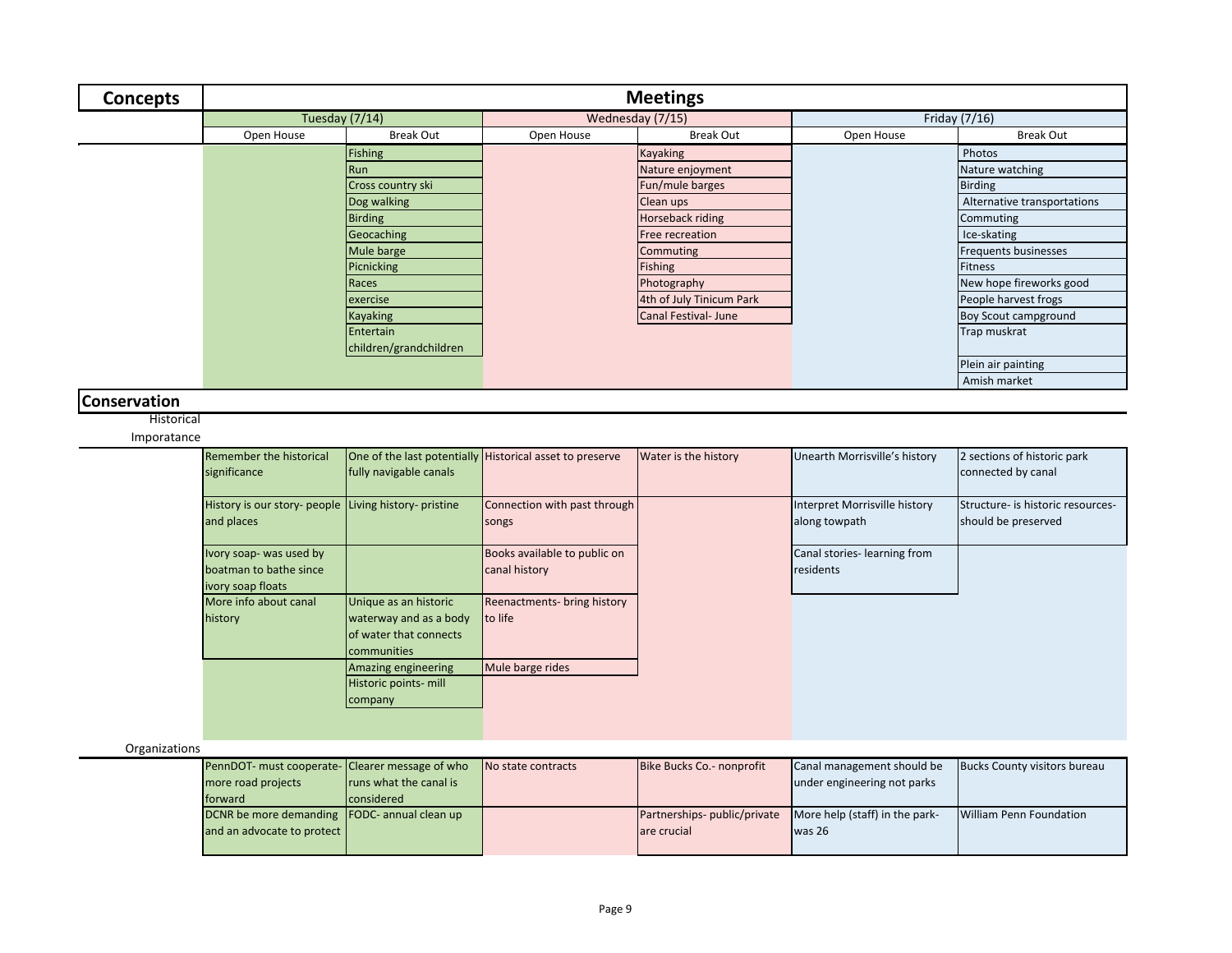| <b>Concepts</b> |                |                                                    |                  | <b>Meetings</b>                                                   |                                                                             |                                                     |
|-----------------|----------------|----------------------------------------------------|------------------|-------------------------------------------------------------------|-----------------------------------------------------------------------------|-----------------------------------------------------|
|                 | Tuesday (7/14) |                                                    | Wednesday (7/15) |                                                                   |                                                                             | Friday (7/16)                                       |
|                 | Open House     | <b>Break Out</b>                                   | Open House       | <b>Break Out</b>                                                  | Open House                                                                  | <b>Break Out</b>                                    |
|                 |                | Cooperation of PennDOT<br>and other state agencies |                  | Independent organizations<br>needed                               | Get local political involvement                                             | Municipalities                                      |
|                 |                | How does everything fit-<br>agencies               |                  | <b>Coordination between</b><br>agencies                           | DCNR needs to change                                                        | <b>School districts</b>                             |
|                 |                |                                                    |                  | Local municipalities can<br>partner well                          | 118 master gardeners in Bucks-<br>possible partner "volunteer<br>workforce" | Artists of Yardley (and canal)                      |
|                 |                |                                                    |                  | Who is accountable for the<br>canal?                              | Bowman's Hill- possible partner DCNR<br>expertise                           |                                                     |
|                 |                |                                                    |                  | Group to manage beautiful of Need local branches of FODC<br>canal |                                                                             | Fish and boat commission-<br>docks?                 |
|                 |                |                                                    |                  | Advocacy/dept. in DNCR for<br>canal-facilitator                   | Need state/volunteer backup to FODC<br>clean canal through Morrisville      |                                                     |
|                 |                |                                                    |                  | Define Private/public<br>partnership                              | Organize/need leader to get<br>projects done                                | Chamber of commerce                                 |
|                 |                |                                                    |                  |                                                                   | Stronger leadership to take<br>advantage of opportunities                   | Yardley business association                        |
|                 |                |                                                    |                  |                                                                   |                                                                             | Makefield Women's association                       |
|                 |                |                                                    |                  |                                                                   |                                                                             | PennDOT                                             |
|                 |                |                                                    |                  |                                                                   |                                                                             | <b>DVRPC</b>                                        |
|                 |                |                                                    |                  |                                                                   |                                                                             | Need municipal involvement                          |
|                 |                |                                                    |                  |                                                                   |                                                                             | Who monitors license?<br>Collaboration with PennDOT |
|                 |                |                                                    |                  |                                                                   |                                                                             | Seek feasibility- owner,                            |
|                 |                |                                                    |                  |                                                                   |                                                                             | municipalities, DCNR, Partners,                     |
|                 |                |                                                    |                  |                                                                   |                                                                             | Walmart, Home Depot                                 |
|                 |                |                                                    |                  |                                                                   |                                                                             | Public/private partnerships/<br>support             |
|                 |                |                                                    |                  |                                                                   |                                                                             | Communication-groups<br>(municipalities)            |
|                 |                |                                                    |                  |                                                                   |                                                                             | Coordinate with D & R- emulate                      |
|                 |                |                                                    |                  |                                                                   |                                                                             | their program/success                               |
|                 |                |                                                    |                  |                                                                   |                                                                             | Partner with Bowman                                 |

**Improvements**

Signage

| More signs- bike, stop, etc. Construction repair that |              | Updating historical and                              | Knowledge of distance | Signage- car and bike | Interpretive signage-  |
|-------------------------------------------------------|--------------|------------------------------------------------------|-----------------------|-----------------------|------------------------|
|                                                       |              | black connection with no location wayfinding signage |                       |                       | damaged/vandalize/non- |
|                                                       | detour signs |                                                      |                       |                       | existent               |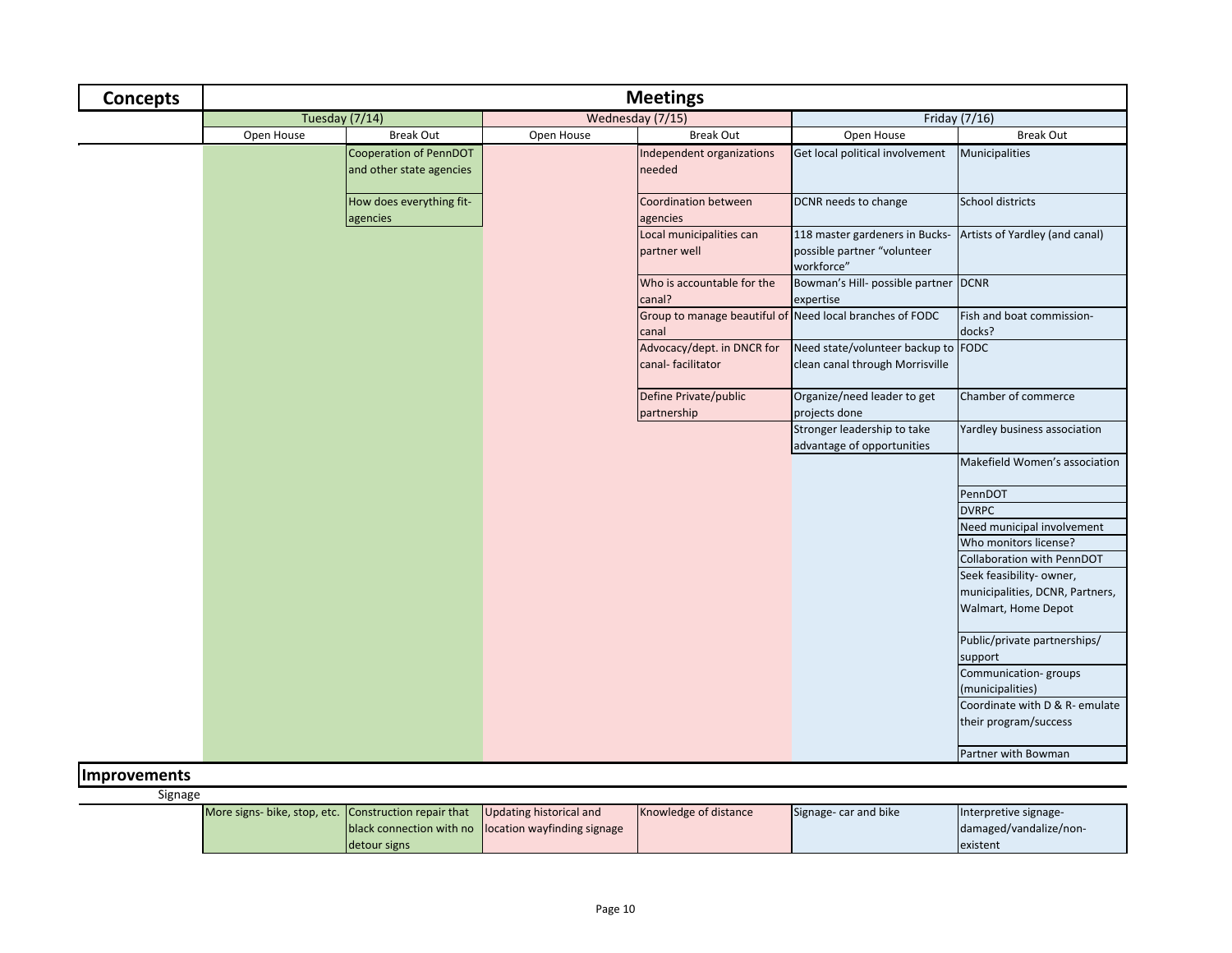| Concepts |                                                                        |                                                     |            | <b>Meetings</b>                                                                |                                                     |                                                                        |
|----------|------------------------------------------------------------------------|-----------------------------------------------------|------------|--------------------------------------------------------------------------------|-----------------------------------------------------|------------------------------------------------------------------------|
|          | Tuesday $(7/14)$                                                       |                                                     |            | Wednesday (7/15)                                                               |                                                     | Friday (7/16)                                                          |
|          | Open House                                                             | <b>Break Out</b>                                    | Open House | Break Out                                                                      | Open House                                          | <b>Break Out</b>                                                       |
|          | Signs to pick up after dogs-<br>to protect/leave along wild<br>animals | Where are services?                                 |            | <b>Entrance and exits points</b>                                               | No branding-state park needs<br>better demarcation  | Poorly marked                                                          |
|          |                                                                        | Where is parking- how<br>much? Each point           |            | Not enough advanced<br>signage for parking locations                           | Cast iron signs along road<br>should be along canal | Signage needed-you are in a<br>state park, info, carry in carry<br>out |
|          |                                                                        | <b>Essential goal- systematic</b><br>parking system |            | Better signage                                                                 |                                                     | No interpretive signage                                                |
|          |                                                                        | Visitor friendly way<br>finding                     |            | Points of access- not enough<br>visible                                        |                                                     | <b>Educational signage</b>                                             |
|          |                                                                        | Signage/parking-not<br>enough signage               |            | More info needed- signage                                                      |                                                     | Bird watching- signage for native<br>birds- platforms                  |
|          |                                                                        | Directional signage                                 |            | Why isn't there better<br>signage to divert trail users to<br>NJ to go around? |                                                     |                                                                        |

Maintenance

| Restore gravel top surface                        | Preventive maintenance   | Bridge repair-same spirit as | <b>Trail surfaces</b>         | Clean up tower end- remove                                | Riparian-don't extend into |
|---------------------------------------------------|--------------------------|------------------------------|-------------------------------|-----------------------------------------------------------|----------------------------|
| of towpath                                        |                          | original                     |                               | fallen trees                                              | towpath                    |
| Encourage pack in pack out More creative          |                          | Using duckweed as fertilizer | Repairs that will last        | Stone bridge in Morrisville need Regulations for property |                            |
| among private users                               | Imaintenance             |                              |                               | maintenance at Colhoun street                             | maintenance?               |
|                                                   |                          |                              |                               | bridge                                                    |                            |
| Aesthetic quality to full                         | Weather impacts (trees,  | Closures of path due to      | Sustainability of maintenance |                                                           |                            |
| canal                                             | hill slides)             | culvert repair               |                               |                                                           |                            |
| Clean towpath is attractive Who coordinates work? |                          |                              | Fix it and they will come     |                                                           |                            |
|                                                   |                          |                              |                               |                                                           |                            |
| Poor mowing in lower end- Fallen trees            |                          |                              | Keep it repaired              |                                                           |                            |
| cleaner grass in U. canal                         |                          |                              |                               |                                                           |                            |
|                                                   |                          |                              |                               |                                                           |                            |
| Why spend money on                                | Maintenance staff-       |                              | Keep it maintained            |                                                           |                            |
| canal but not maintain it?                        | effective volunteer      |                              |                               |                                                           |                            |
|                                                   | groups                   |                              |                               |                                                           |                            |
| Towpath needs new                                 | Timely repairs/proactive |                              |                               |                                                           |                            |
| surface-easily to bike                            | maintenance              |                              |                               |                                                           |                            |
|                                                   |                          |                              |                               |                                                           |                            |
|                                                   | Irrigation               |                              |                               |                                                           |                            |

Parking

| Parking for kayaks | Lack of parking      | Need more parking | Need parking                  |
|--------------------|----------------------|-------------------|-------------------------------|
|                    | Not knowing where to |                   | Old Lehigh Building-parking   |
|                    | <b>I</b> park        |                   | <b>I</b> location             |
|                    | Limited parking      |                   | Parking- need more- handicap  |
|                    |                      |                   | parking users                 |
|                    |                      |                   | Publicity/signage for parking |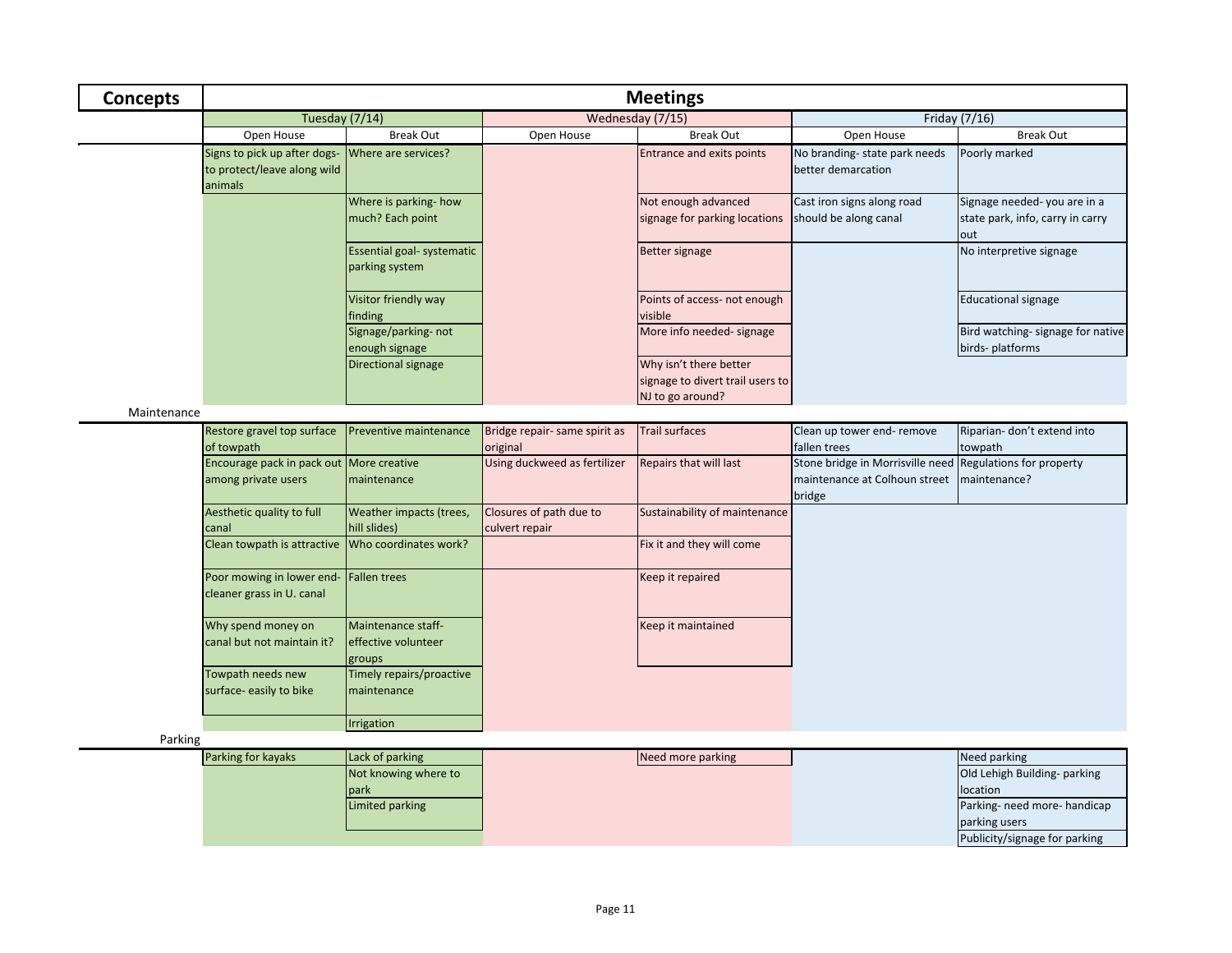| <b>Concepts</b>         |                           |                                                  |                                              | <b>Meetings</b>                |                                 |                                   |  |
|-------------------------|---------------------------|--------------------------------------------------|----------------------------------------------|--------------------------------|---------------------------------|-----------------------------------|--|
|                         | Tuesday (7/14)            |                                                  | Wednesday (7/15)                             |                                |                                 | Friday (7/16)                     |  |
|                         | Open House                | <b>Break Out</b>                                 | Open House                                   | <b>Break Out</b>               | Open House                      | <b>Break Out</b>                  |  |
| Community               |                           |                                                  |                                              |                                |                                 |                                   |  |
| Restoration             |                           |                                                  |                                              |                                |                                 |                                   |  |
|                         | Using building for non-   |                                                  | Preservation of mills (art                   |                                | Treat regions (U, M, L) equally |                                   |  |
|                         | profit                    |                                                  | communities)                                 |                                |                                 |                                   |  |
|                         | <b>Barn conversions</b>   |                                                  |                                              |                                |                                 |                                   |  |
|                         | Farms into conservancy    |                                                  |                                              |                                |                                 |                                   |  |
|                         | Architecture              |                                                  |                                              |                                |                                 |                                   |  |
|                         | tour/appreciation         |                                                  |                                              |                                |                                 |                                   |  |
|                         | Income generation         |                                                  |                                              |                                |                                 |                                   |  |
| <b>Site Restoration</b> |                           |                                                  |                                              |                                |                                 |                                   |  |
|                         | Restore riparian buffers  | Preservation of landscape                        | Choice of materials used for                 | Damage-toxic smells- Clark     | Vegetation Management- wild     | Preserve canal for use            |  |
|                         |                           |                                                  | trail (crushed stone vs. clay<br>used in NJ) | Park                           | flowers, natives                |                                   |  |
|                         | Naturalized gardens at    | No man lands                                     | Wider towpath                                | Improving trail surfaces       | Stagnant water leads to         | PennDOT dumps trees in canal      |  |
|                         | boarder                   |                                                  |                                              |                                | mosquitos                       |                                   |  |
|                         | Beautiful infrastructure  | <b>Stop erosion</b>                              | Gravel to loose on towpath                   | Wider towpath- fill in canal a | River/canal bridges iconic-     | Integrating park systems and      |  |
|                         | (water/sewer plants)      |                                                  | for bikes                                    | bit                            | plant/enhance bridge landings   | stories-infrastructure            |  |
|                         |                           |                                                  |                                              |                                |                                 |                                   |  |
|                         | <b>Green construction</b> | Stop weather damage                              | Program to eradicate invasive-Narrow path    |                                |                                 | Increase number of trail tenders- |  |
|                         | techniques to manage run- |                                                  | needed                                       |                                |                                 | sponsors for trail sections       |  |
|                         | off from development      |                                                  |                                              |                                |                                 |                                   |  |
|                         |                           |                                                  |                                              |                                |                                 |                                   |  |
|                         |                           | over grown-veg/insects                           | Daffodil planting program                    | Low bridges                    |                                 | Riparian buffer along water's     |  |
|                         |                           |                                                  | recommended                                  |                                |                                 | edge with native plants           |  |
|                         |                           | <b>Steep banks</b>                               |                                              | Erosion                        |                                 | Uniform material for trails       |  |
|                         |                           | Lack of access                                   |                                              | Make it beautiful again- no    |                                 | Narrow for bikers?                |  |
|                         |                           |                                                  |                                              | duckweed                       |                                 |                                   |  |
|                         |                           | Invasive species-                                |                                              | Keep wilderness elements       |                                 | Canal needs to be aesthetic-      |  |
|                         |                           | greenway maintenance                             |                                              |                                |                                 | riparian                          |  |
|                         |                           | Habitat protection-<br>increase in watered canal |                                              |                                |                                 |                                   |  |
|                         |                           | kids learning, mosquitos                         |                                              |                                |                                 |                                   |  |
|                         |                           |                                                  |                                              |                                |                                 |                                   |  |
|                         |                           |                                                  |                                              |                                |                                 |                                   |  |
|                         |                           |                                                  |                                              |                                |                                 |                                   |  |

## Public Needs

| <b>Provide bathrooms and</b> | Make it more easily           | Ramps at access points    | <b>Public awareness</b>   | More restroom/trash/recycling ADA access |                      |
|------------------------------|-------------------------------|---------------------------|---------------------------|------------------------------------------|----------------------|
| water fountains              | accessible for people with    |                           |                           |                                          |                      |
|                              | <b>disabilities</b>           |                           |                           |                                          |                      |
|                              | More public bridges over      | <b>Provide bike racks</b> | Weekends crowded          | Doggie-bag waste dispensaries            | Bathrooms            |
| the canal                    |                               |                           |                           |                                          |                      |
|                              | <b>Traffic and river road</b> | <b>Bathrooms</b>          | <b>Publicicity Needed</b> | Morrisville needs parking at             | Bike racks/amenities |
|                              | <b>conflicts</b>              |                           |                           | <b>Canal</b>                             |                      |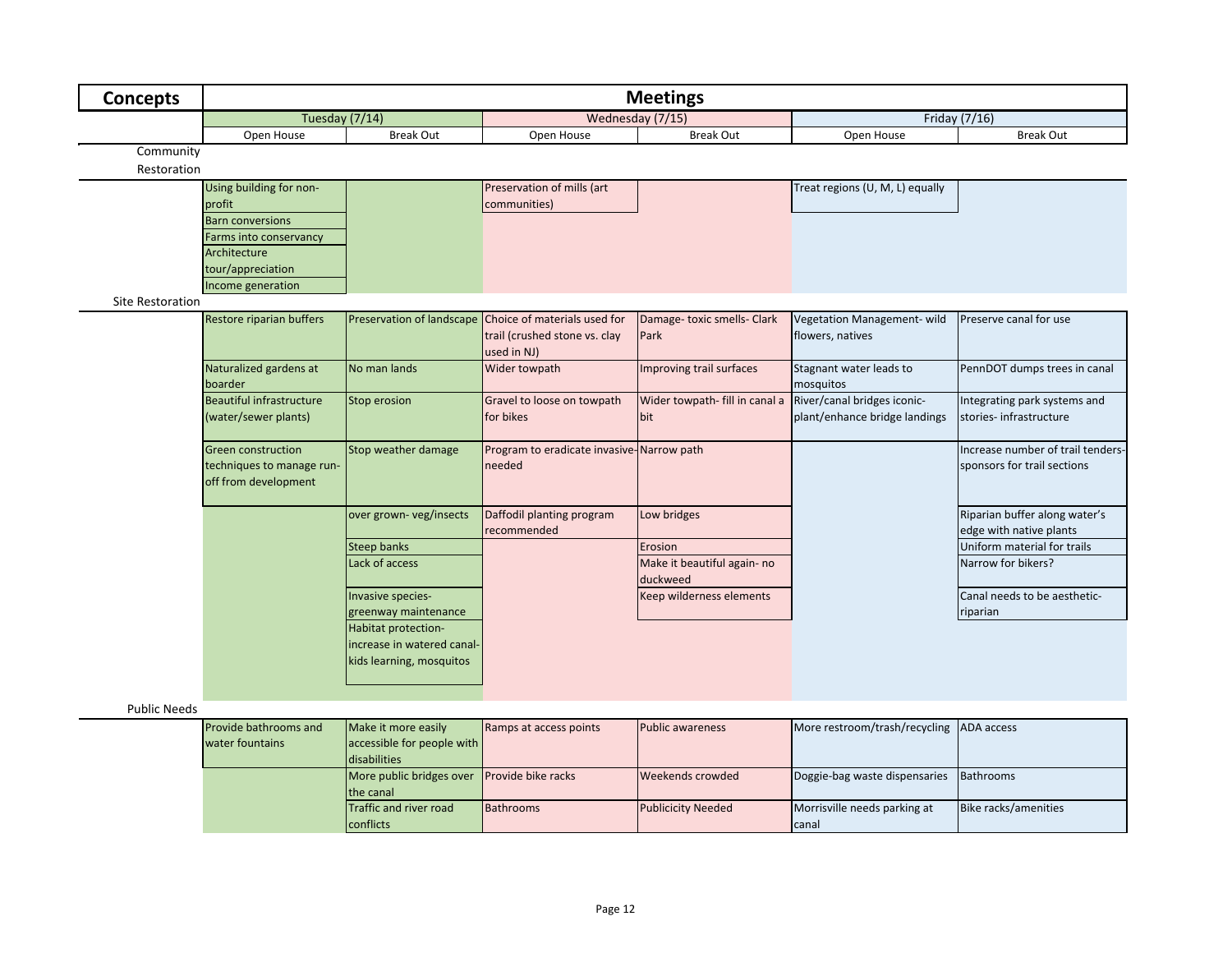| <b>Concepts</b> |            |                                        |                                                        | <b>Meetings</b>                                       |                                       |                                                              |
|-----------------|------------|----------------------------------------|--------------------------------------------------------|-------------------------------------------------------|---------------------------------------|--------------------------------------------------------------|
|                 |            | Tuesday $(7/14)$                       |                                                        | Wednesday (7/15)                                      |                                       | Friday (7/16)                                                |
|                 | Open House | <b>Break Out</b>                       | Open House                                             | <b>Break Out</b>                                      | Open House                            | <b>Break Out</b>                                             |
|                 |            | Lack of restrooms                      | Need public transit to canal<br>towns and more lodging | <b>Public access</b>                                  | need bike racks                       | More involvement with<br>northern part of canal              |
|                 |            | Accommodations for new<br><b>users</b> | Need more access points                                | Publicity- education that DE<br>canal is a state park | More exposure to southern end Benches |                                                              |
|                 |            |                                        | Make porta-potties look<br>better                      | <b>Family oriented activities</b>                     | Access to water for boats, etc.       | Increase usage/appreciation                                  |
|                 |            |                                        |                                                        | <b>Rest facilities</b>                                |                                       | Issues with concessions- public<br>say-localized concessions |
|                 |            |                                        |                                                        | Accessibility                                         |                                       | Mile markers                                                 |
|                 |            |                                        |                                                        | <b>Public transit access</b>                          |                                       |                                                              |
|                 |            |                                        |                                                        | Better mapping and                                    |                                       |                                                              |
|                 |            |                                        |                                                        | community engagement                                  |                                       |                                                              |
|                 |            |                                        |                                                        | Better awareness for                                  |                                       |                                                              |
|                 |            |                                        |                                                        | activities along canal                                |                                       |                                                              |
|                 |            |                                        |                                                        | <b>Additional bathrooms</b>                           |                                       |                                                              |

#### Water Improvements

| Bring in water like D&R                                         | Absence of water                                              | Water in the canal | Leaking into adjacent<br>property         | Add auxiliary pumps at falls<br>township | Stocked for fishing                                                |
|-----------------------------------------------------------------|---------------------------------------------------------------|--------------------|-------------------------------------------|------------------------------------------|--------------------------------------------------------------------|
| Water fully<br>operational/accessible                           | Need of docks                                                 |                    | Clay lining that works                    | Water that moves                         | Water depth sometime too low                                       |
| <b>Repair crumbling locks</b>                                   | <b>Working locks</b>                                          |                    | Put water back in                         |                                          | Correlate river level to canal<br>level                            |
| If there was water in canal-ILow water<br>place would be packed |                                                               |                    | Dry canal                                 |                                          | Add riparian buffers with access<br>for fisherman                  |
| Fix locks- new locks to<br>create smaller segments              | UBE- no water for years                                       |                    | Water level maintenance                   |                                          | Operable locks- water for<br>boating, active navigation            |
|                                                                 | Proponent of<br>supplemental pumps to<br>maintain water level |                    | Leaks                                     |                                          | Fishing wildlife based on<br>watered canal                         |
|                                                                 | Kayak access difficult                                        |                    | Who can authorized to<br>remove duckweed? |                                          | Need water depth for some<br>users-canoes, paddle boats,<br>kayaks |
|                                                                 | Water access-not<br>consistent                                |                    | Keep it watered                           |                                          | Canal and river level should be<br>the same                        |
|                                                                 |                                                               |                    |                                           |                                          | Remove obstructions that<br>create floods- pipes                   |
|                                                                 |                                                               |                    |                                           |                                          | Fully watered/resilient to floods                                  |
|                                                                 |                                                               |                    |                                           |                                          | Test water quality<br><b>Hydrology map</b>                         |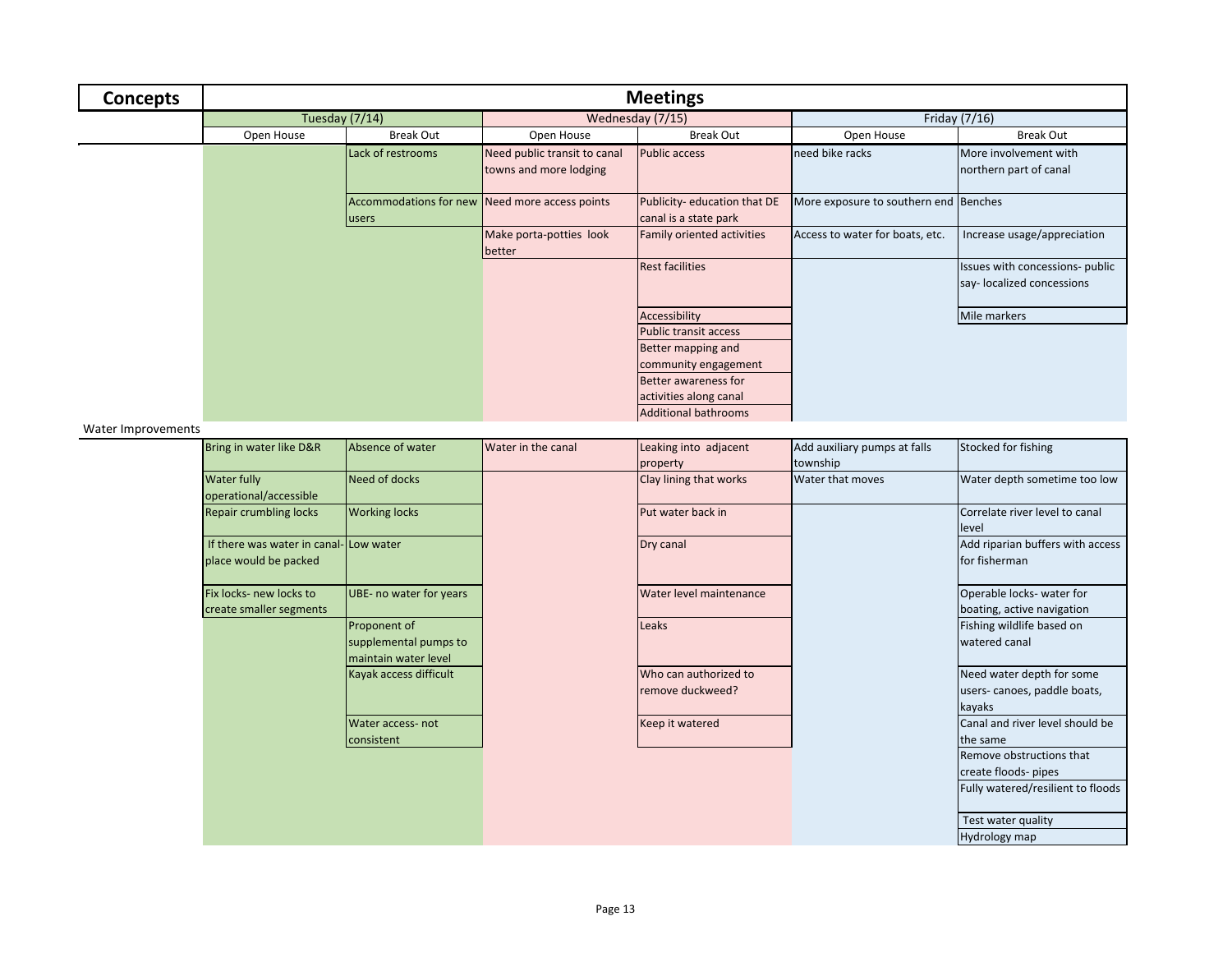| <b>Concepts</b> | <b>Meetings</b> |                                                                    |                                                                                  |                                                                                                                             |                                                                                              |                                                            |  |  |
|-----------------|-----------------|--------------------------------------------------------------------|----------------------------------------------------------------------------------|-----------------------------------------------------------------------------------------------------------------------------|----------------------------------------------------------------------------------------------|------------------------------------------------------------|--|--|
|                 |                 | Tuesday (7/14)                                                     | Wednesday (7/15)                                                                 |                                                                                                                             | Friday (7/16)                                                                                |                                                            |  |  |
|                 | Open House      | <b>Break Out</b>                                                   | Open House                                                                       | <b>Break Out</b>                                                                                                            | Open House                                                                                   | <b>Break Out</b>                                           |  |  |
|                 |                 |                                                                    |                                                                                  |                                                                                                                             |                                                                                              | Consistent water flow- regulated<br>by over flows          |  |  |
| <b>Funding</b>  |                 |                                                                    |                                                                                  |                                                                                                                             |                                                                                              |                                                            |  |  |
|                 |                 | Sustainable sources of<br>funding "innovation<br>zone"- businesses | Funding- leakage issues can<br>be solved                                         | Need private money                                                                                                          | Spread money and resources                                                                   | More money- funding                                        |  |  |
|                 |                 | Income from<br>bikes/parking                                       | License to use canal like<br>fishing                                             | <b>Emergency funds</b>                                                                                                      | Grants for education                                                                         | Events- advertise- promote                                 |  |  |
|                 |                 | Economic engine                                                    | Privatize canal licensing<br>system- beach tag, fishing<br>license, boat license | Economic value of green<br>space                                                                                            | More aggressive funding-grants Raffles-raise money<br>legislature                            |                                                            |  |  |
|                 |                 | Canal sponsor- money                                               |                                                                                  | Generating funds through<br>renovating historic buildings<br>for tours                                                      | Dorrance family money-<br>Campbell's soup responsible for value<br>bringing canal to Bristol | Persuade law makers about the                              |  |  |
|                 |                 | Political advocate-<br>agency, non-profit,<br>permanent            |                                                                                  | Canal is a potential income<br>source                                                                                       |                                                                                              | Boat through locks- pays                                   |  |  |
|                 |                 | Dedicated fund- money<br>rapid response                            |                                                                                  | More Funding                                                                                                                |                                                                                              | Charge for docks - at places you<br>stop to eat with docks |  |  |
|                 |                 |                                                                    |                                                                                  | Recruit private business<br>development                                                                                     |                                                                                              | Crowd source funding                                       |  |  |
|                 |                 |                                                                    |                                                                                  | Consistent private<br>endowment                                                                                             |                                                                                              | Tax credit incentives for<br>businesses to donate          |  |  |
|                 |                 |                                                                    |                                                                                  | <b>Donations sustained</b><br>overtime- public tv model                                                                     |                                                                                              | Funding from fish and boat<br>commission                   |  |  |
|                 |                 |                                                                    |                                                                                  | Focused resources on<br>particular sections-                                                                                |                                                                                              | Kayak tag number                                           |  |  |
|                 |                 |                                                                    |                                                                                  | prioritized funding with<br>special attention to water                                                                      |                                                                                              |                                                            |  |  |
|                 |                 |                                                                    |                                                                                  | level maintenance                                                                                                           |                                                                                              |                                                            |  |  |
|                 |                 |                                                                    |                                                                                  | Charging for parking<br>Legislature- wont fund parks                                                                        |                                                                                              | Advertising?<br>Adopt portion of canal                     |  |  |
|                 |                 |                                                                    |                                                                                  | Lack of money- maintenance                                                                                                  |                                                                                              | Adopt a canal                                              |  |  |
|                 |                 |                                                                    |                                                                                  | Realtors- possible partner<br>How to keep- watered,<br>sustainable, maintained,<br>improved- need money<br>Fund raising vs. |                                                                                              |                                                            |  |  |
|                 |                 |                                                                    |                                                                                  | commercialization<br>Who pays the bills?<br>What are maintenance costs?                                                     |                                                                                              |                                                            |  |  |